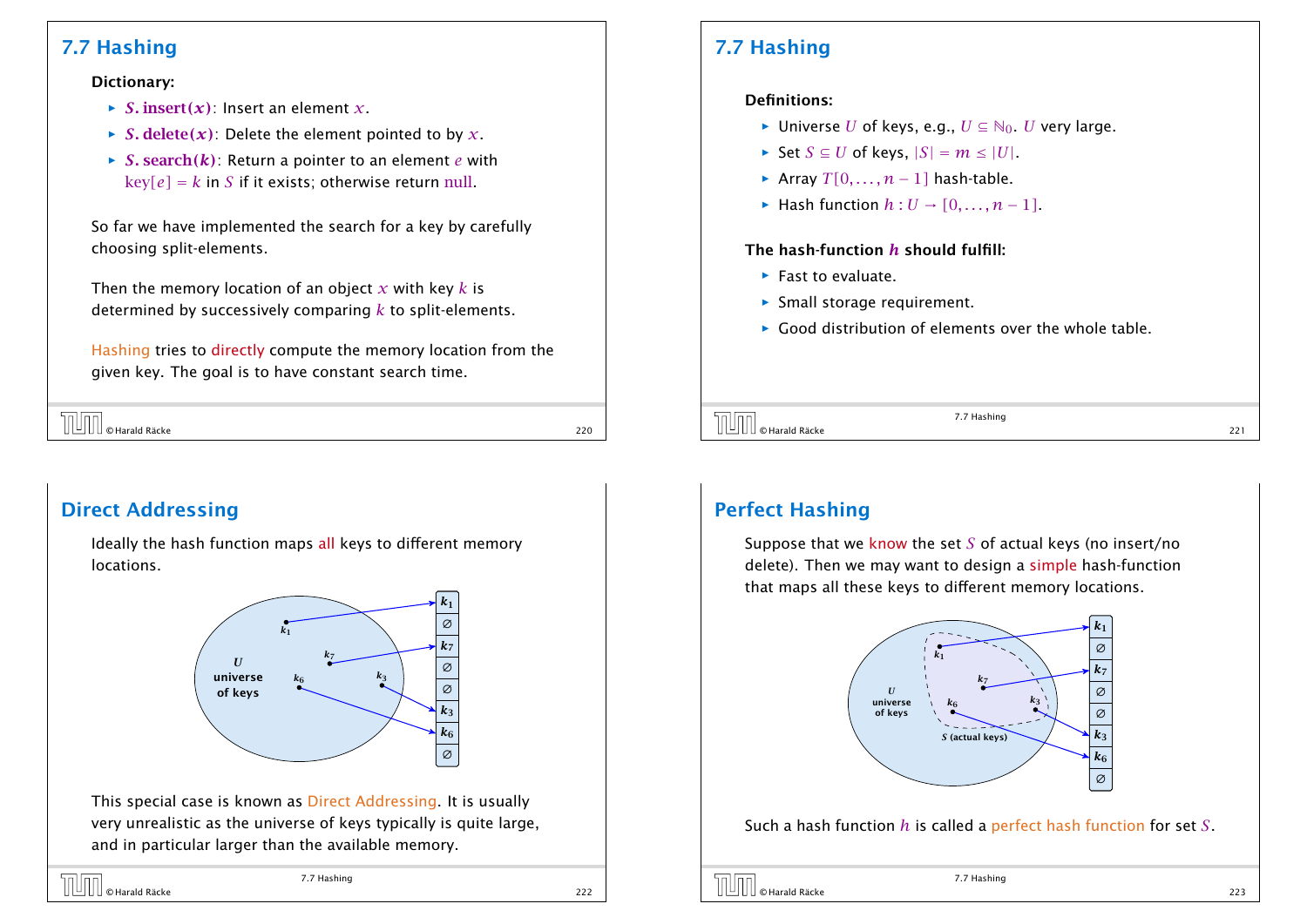#### Collisions

If we do not know the keys in advance, the best we can hope for is that the hash function distributes keys evenly across the table.

#### Problem: Collisions

Usually the universe *U* is much larger than the table-size *n*.

Hence, there may be two elements  $k_1, k_2$  from the set S that map to the same memory location (i.e.,  $h(k_1) = h(k_2)$ ). This is called a collision.

 $\boxed{\Box\Box\Box}$   $\odot$  Harald Räcke 224  $\Box$  224  $\Box$  224  $\Box$  224  $\Box$  224  $\Box$  224  $\Box$  224  $\Box$  224  $\Box$  224  $\Box$  224  $\Box$  224  $\Box$  224  $\Box$  225  $\Box$  225  $\Box$  225  $\Box$  225  $\Box$  225  $\Box$  225  $\Box$  225  $\Box$  225  $\Box$  225  $\Box$  2

7.7 Hashing

#### Collisions

#### Proof.

Let  $A_{m,n}$  denote the event that inserting  $m$  keys into a table of size *n* does not generate a collision. Then

$$
\Pr[A_{m,n}] = \prod_{\ell=1}^{m} \frac{n-\ell+1}{n} = \prod_{j=0}^{m-1} \left(1 - \frac{j}{n}\right)
$$
  

$$
\leq \prod_{j=0}^{m-1} e^{-j/n} = e^{-\sum_{j=0}^{m-1} \frac{j}{n}} = e^{-\frac{m(m-1)}{2n}}.
$$

Here the first equality follows since the  $\ell$ -th element that is hashed has a probability of *<sup>n</sup>*−*`*+<sup>1</sup> *n* to not generate a collision under the condition that the previous elements did not induce collisions.

 $\begin{array}{c} \begin{array}{c} \begin{array}{c} \end{array} \end{array} \ \begin{array}{ccc} \end{array} \end{array}$   $\begin{array}{c} \end{array}$   $\begin{array}{c} \end{array}$   $\begin{array}{c} \end{array}$   $\begin{array}{c} \end{array}$   $\begin{array}{c} \end{array}$   $\begin{array}{c} \end{array}$   $\begin{array}{c} \end{array}$   $\begin{array}{c} \end{array}$   $\begin{array}{c} \end{array}$   $\begin{array}{c} \end{array}$   $\end{array}$   $\begin{array}{c} \end{$ 

7.7 Hashing

 $\Box$ 

#### Collisions

Typically, collisions do not appear once the size of the set *S* of actual keys gets close to  $n,$  but already when  $|S| \geq \omega(\sqrt{n}).$ 

#### Lemma 1

*The probability of having a collision when hashing m elements into a table of size n under uniform hashing is at least*

 $1 - e^{-\frac{m(m-1)}{2n}} \approx 1 - e^{-\frac{m^2}{2n}}$ .

#### Uniform hashing:

Choose a hash function uniformly at random from all functions  $f: U \to [0, \ldots, n-1].$ 



7.7 Hashing

### Collisions



The inequality  $1 - x \le e^{-x}$  is derived by stopping the Taylor-expansion of  $e^{-x}$  after the second term.

© Harald Räcke 227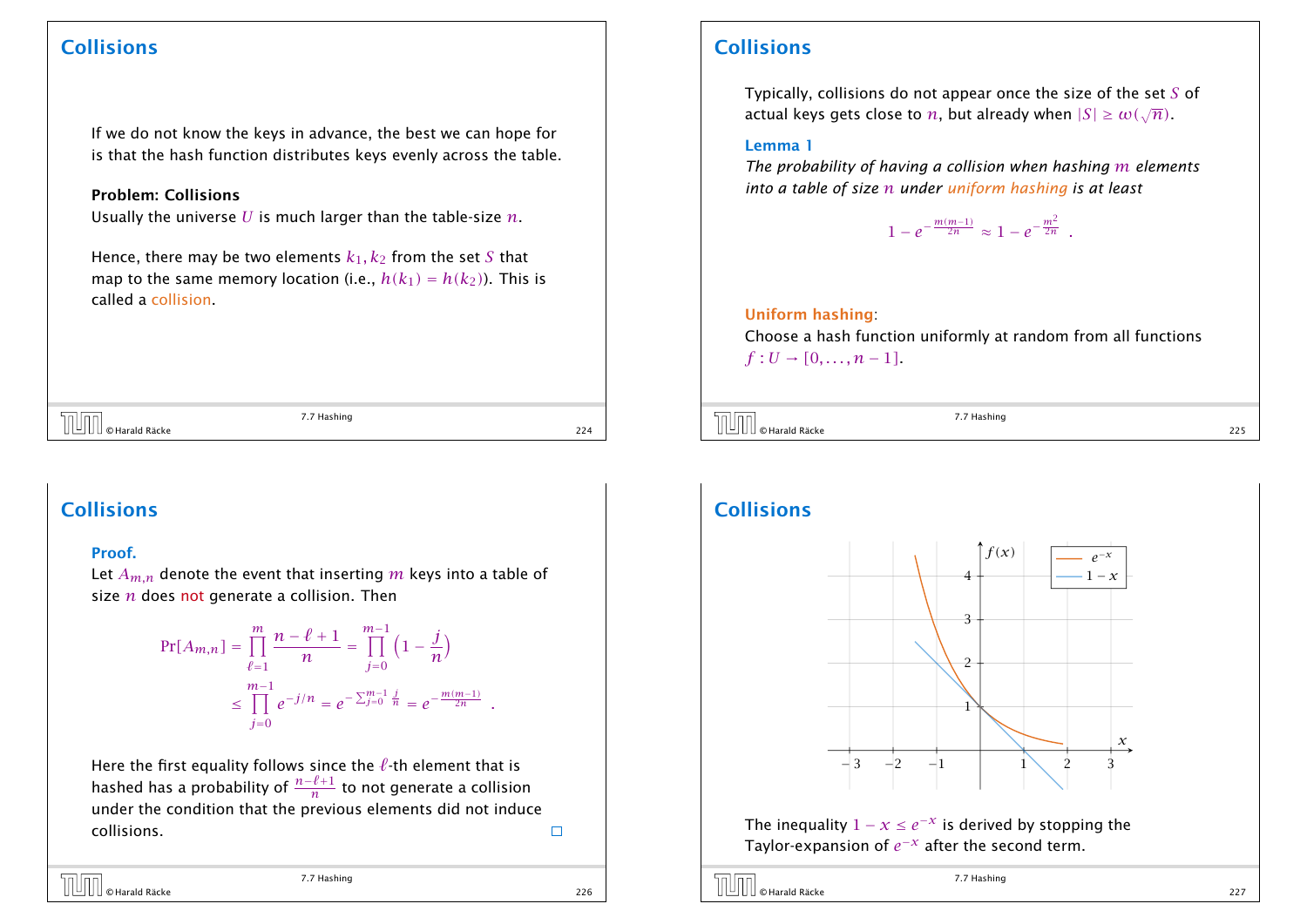### Resolving Collisions

The methods for dealing with collisions can be classified into the two main types

- ▶ open addressing, aka. closed hashing
- **hashing with chaining, aka. closed addressing, open** hashing.

There are applications e.g. computer chess where you do not resolve collisions at all.

 $\boxed{\Box\Box\Box}$   $\odot$  Harald Räcke 228  $\Box$  228

7.7 Hashing

### Hashing with Chaining

Let *A* denote a strategy for resolving collisions. We use the following notation:

- $\rightarrow$  *A*<sup>+</sup> denotes the average time for a **successful** search when using *A*;
- $\rightarrow$  *A*<sup>−</sup> denotes the average time for an **unsuccessful** search when using *A*;
- $▶$  We parameterize the complexity results in terms of  $α := \frac{m}{n}$  $\frac{m}{n}$ , the so-called fill factor of the hash-table.

We assume uniform hashing for the following analysis.

### Hashing with Chaining

Arrange elements that map to the same position in a linear list.

- Access: compute  $h(x)$  and search list for key $[x]$ .
- $\blacktriangleright$  Insert: insert at the front of the list.



## Hashing with Chaining

The time required for an unsuccessful search is 1 plus the length of the list that is examined. The average length of a list is  $\alpha = \frac{m}{n}$  $\frac{m}{n}$ . Hence, if  $A$  is the collision resolving strategy "Hashing with Chaining" we have

 $A^- = 1 + \alpha$ .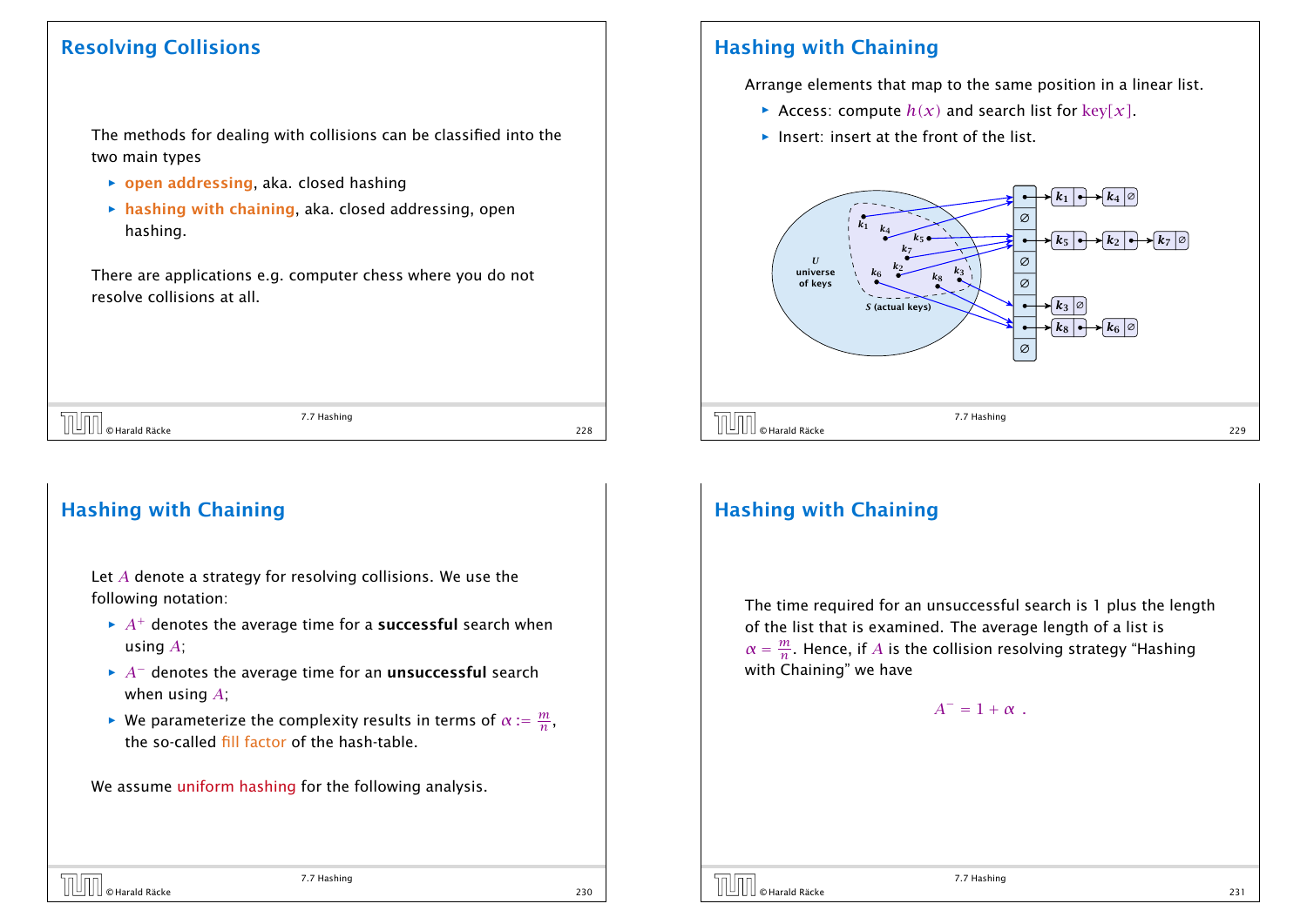### Hashing with Chaining

For a successful search observe that we do not choose a list at random, but we consider a random key *k* in the hash-table and ask for the search-time for *k*.

This is 1 plus the number of elements that lie before *k* in *k*'s list.

Let  $k_\ell$  denote the  $\ell$ -th key inserted into the table.

Let for two keys  $k_i$  and  $k_j$ ,  $X_{ij}$  denote the indicator variable for the event that  $k_i$  and  $k_j$  hash to the same position. Clearly,  $Pr[X_{ij} = 1] = 1/n$  for uniform hashing.

The expected successful search cost is

 $E\left[\frac{1}{\pi}\right]$ *m* X*m i*=1  $\left(1+\sum_{i=1}^{m}$ *j*=*i*+1  $X_{ij}$ ] cost for key *k<sup>i</sup>*

keys before *k<sup>i</sup>*

|  | $\text{tr}\left[\bigcup_{\text{max}}\right]$ $\circ$ Harald Räcke<br>7.7 Hashing |     |
|--|----------------------------------------------------------------------------------|-----|
|  |                                                                                  | 232 |

7.7 Hashing

## Hashing with Chaining

#### Disadvantages:

- **P** pointers increase memory requirements
- **•** pointers may lead to bad cache efficiency

#### Advantages:

- **▶ no à priori limit on the number of elements**
- **•** deletion can be implemented efficiently
- $\rightarrow$  by using balanced trees instead of linked list one can also obtain worst-case guarantees.

## Hashing with Chaining

$$
E\left[\frac{1}{m}\sum_{i=1}^{m}\left(1+\sum_{j=i+1}^{m}X_{ij}\right)\right] = \frac{1}{m}\sum_{i=1}^{m}\left(1+\sum_{j=i+1}^{m}E[X_{ij}]\right)
$$
  

$$
= \frac{1}{m}\sum_{i=1}^{m}\left(1+\sum_{j=i+1}^{m}\frac{1}{n}\right)
$$
  

$$
= 1+\frac{1}{mn}\sum_{i=1}^{m}(m-i)
$$
  

$$
= 1+\frac{1}{mn}\left(m^{2}-\frac{m(m+1)}{2}\right)
$$
  

$$
= 1+\frac{m-1}{2n} = 1+\frac{\alpha}{2}-\frac{\alpha}{2m}.
$$

Hence, the expected cost for a successful search is  $A^+ \leq 1 + \frac{\alpha}{2}$ .

| $\int$ $\int$ $\otimes$ Harald Räcke | 7.7 Hashing | ,,, |
|--------------------------------------|-------------|-----|
|                                      |             |     |

## Open Addressing

 $\overline{\mathbb{R}}$ 

All objects are stored in the table itself.

Define a function  $h(k, j)$  that determines the table-position to be examined in the *j*-th step. The values  $h(k, 0), \ldots, h(k, n-1)$ must form a permutation of  $0, \ldots, n-1$ .

**Search(k):** Try position  $h(k, 0)$ ; if it is empty your search fails; otw. continue with  $h(k, 1)$ ,  $h(k, 2)$ , ...

Insert*(x)*: Search until you find an empty slot; insert your element there. If your search reaches  $h(k, n-1)$ , and this slot is non-empty then your table is full.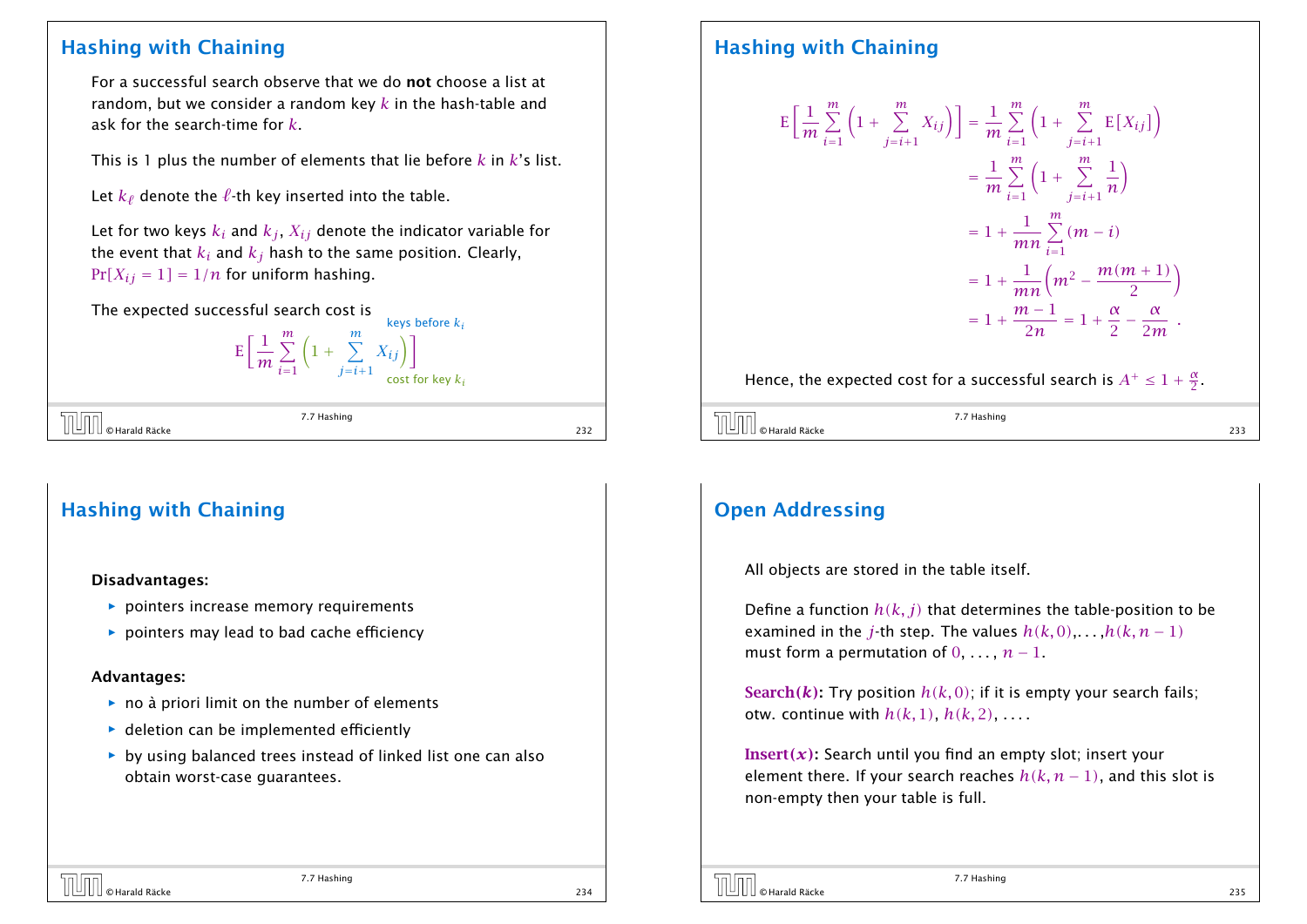### Open Addressing

Choices for *h(k, j)*:

- ▶ Linear probing:  $h(k, i) = h(k) + i \mod n$ (sometimes:  $h(k, i) = h(k) + ci \mod n$ ).
- ▶ Quadratic probing:  $h(k, i) = h(k) + c_1 i + c_2 i^2 \mod n$ .
- **F** Double hashing:  $h(k, i) = h_1(k) + ih_2(k) \mod n$ .

For quadratic probing and double hashing one has to ensure that the search covers all positions in the table (i.e., for double hashing  $h_2(k)$  must be relatively prime to  $n$  (teilerfremd); for quadratic probing  $c_1$  and  $c_2$  have to be chosen carefully).

 $\begin{array}{|c|c|}\hline \text{[O]} & \text{[O]} \\\hline \text{[O]} & \text{[O]} & \text{[O]} \\\hline \text{[O]} & \text{[O]} & \text{[O]} \\\hline \end{array}$  236

7.7 Hashing

## Quadratic Probing

- ▶ Not as cache-efficient as Linear Probing.
- ▶ Secondary clustering: caused by the fact that all keys mapped to the same position have the same probe sequence.

#### Lemma 3

*Let Q be the method of quadratic probing for resolving collisions:*

$$
Q^{+} \approx 1 + \ln\left(\frac{1}{1-\alpha}\right) - \frac{\alpha}{2}
$$

$$
Q^{-} \approx \frac{1}{1-\alpha} + \ln\left(\frac{1}{1-\alpha}\right) - \alpha
$$

## $\overline{1}$   $\overline{2}$   $\overline{0}$   $\overline{0}$   $\overline{0}$   $\overline{0}$   $\overline{0}$   $\overline{0}$   $\overline{0}$   $\overline{0}$   $\overline{0}$   $\overline{0}$   $\overline{0}$   $\overline{0}$   $\overline{0}$   $\overline{0}$   $\overline{0}$   $\overline{0}$   $\overline{0}$   $\overline{0}$   $\overline{0}$   $\overline{0}$   $\overline{0}$   $\overline{0}$   $\overline{$

7.7 Hashing

### Linear Probing

- **Advantage: Cache-efficiency. The new probe position is very** likely to be in the cache.
- **Disadvantage: Primary clustering. Long sequences of** occupied table-positions get longer as they have a larger probability to be hit. Furthermore, they can merge forming larger sequences.

#### Lemma 2

*Let L be the method of linear probing for resolving collisions:*

$$
L^{+} \approx \frac{1}{2} \left( 1 + \frac{1}{1 - \alpha} \right)
$$
  

$$
L^{-} \approx \frac{1}{2} \left( 1 + \frac{1}{(1 - \alpha)^{2}} \right)
$$

 $(1 - \alpha)^2$ 

 $\overline{O}$   $\overline{O}$   $\overline{O}$   $\overline{O}$   $\overline{O}$   $\overline{O}$   $\overline{O}$   $\overline{O}$   $\overline{O}$   $\overline{O}$   $\overline{O}$   $\overline{O}$   $\overline{O}$   $\overline{O}$   $\overline{O}$   $\overline{O}$   $\overline{O}$   $\overline{O}$   $\overline{O}$   $\overline{O}$   $\overline{O}$   $\overline{O}$   $\overline{O}$   $\overline{O}$   $\overline{$ 

7.7 Hashing

2

## Double Hashing

**Any probe into the hash-table usually creates a cache-miss.** 

#### Lemma 4

*Let A be the method of double hashing for resolving collisions:*

$$
D^{+} \approx \frac{1}{\alpha} \ln \left( \frac{1}{1 - \alpha} \right)
$$

$$
D^{-} \approx \frac{1}{1 - \alpha}
$$

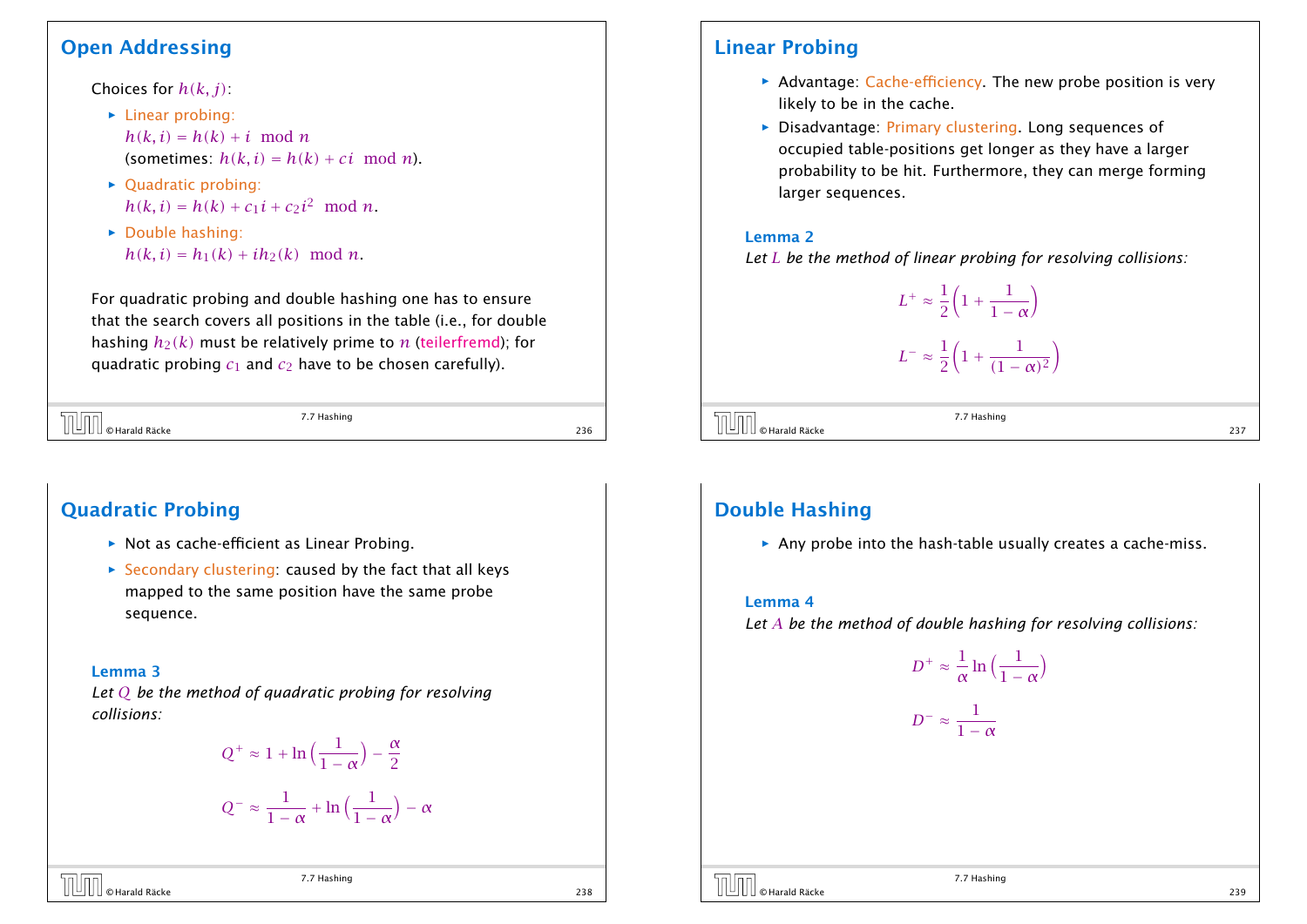## Open Addressing

Some values:

*α Linear Probing Quadratic Probing Double Hashing*  $L^+$  $L^-$ <sup>−</sup> *Q*<sup>+</sup> *Q*<sup>−</sup> *D*<sup>+</sup> *D*<sup>−</sup> 0.5 1.5 2.5 1.44 2.19 1.39 2

| 5.5            |     |
|----------------|-----|
| © Harald Räcke | 240 |

0.9 | 5.5 | 50.5 | 2.85 | 11.40 | 2.55 | 10 0.95 10.5 200.5 3.52 22.05 3.15 20

## Analysis of Idealized Open Address Hashing

We analyze the time for a search in a very idealized Open Addressing scheme.

 $\blacktriangleright$  The probe sequence  $h(k, 0), h(k, 1), h(k, 2), \ldots$  is equally likely to be any permutation of  $(0, 1, \ldots, n - 1)$ .

7.7 Hashing  $\boxed{\Box\Box\Box}$   $\odot$  Harald Räcke 242  $\Box$  242  $\Box$  242  $\Box$  242  $\Box$  242  $\Box$  242  $\Box$ 

## Open Addressing



### Analysis of Idealized Open Address Hashing

Let *X* denote a random variable describing the number of probes in an unsuccessful search.

Let  $A_i$  denote the event that the  $i$ -th probe occurs and is to a non-empty slot.

 $Pr[A_1 \cap A_2 \cap \cdots \cap A_{i-1}]$  $= Pr[A_1] \cdot Pr[A_2 | A_1] \cdot Pr[A_3 | A_1 \cap A_2]$ *. . .* · Pr*[Ai*−<sup>1</sup> | *A*<sup>1</sup> ∩ · · · ∩ *Ai*−2*]*

$$
\Pr[X \ge i] = \frac{m}{n} \cdot \frac{m-1}{n-1} \cdot \frac{m-2}{n-2} \cdot \dots \cdot \frac{m-i+2}{n-i+2}
$$

$$
\le \left(\frac{m}{n}\right)^{i-1} = \alpha^{i-1} .
$$

```
© Harald Räcke 243
```
7.7 Hashing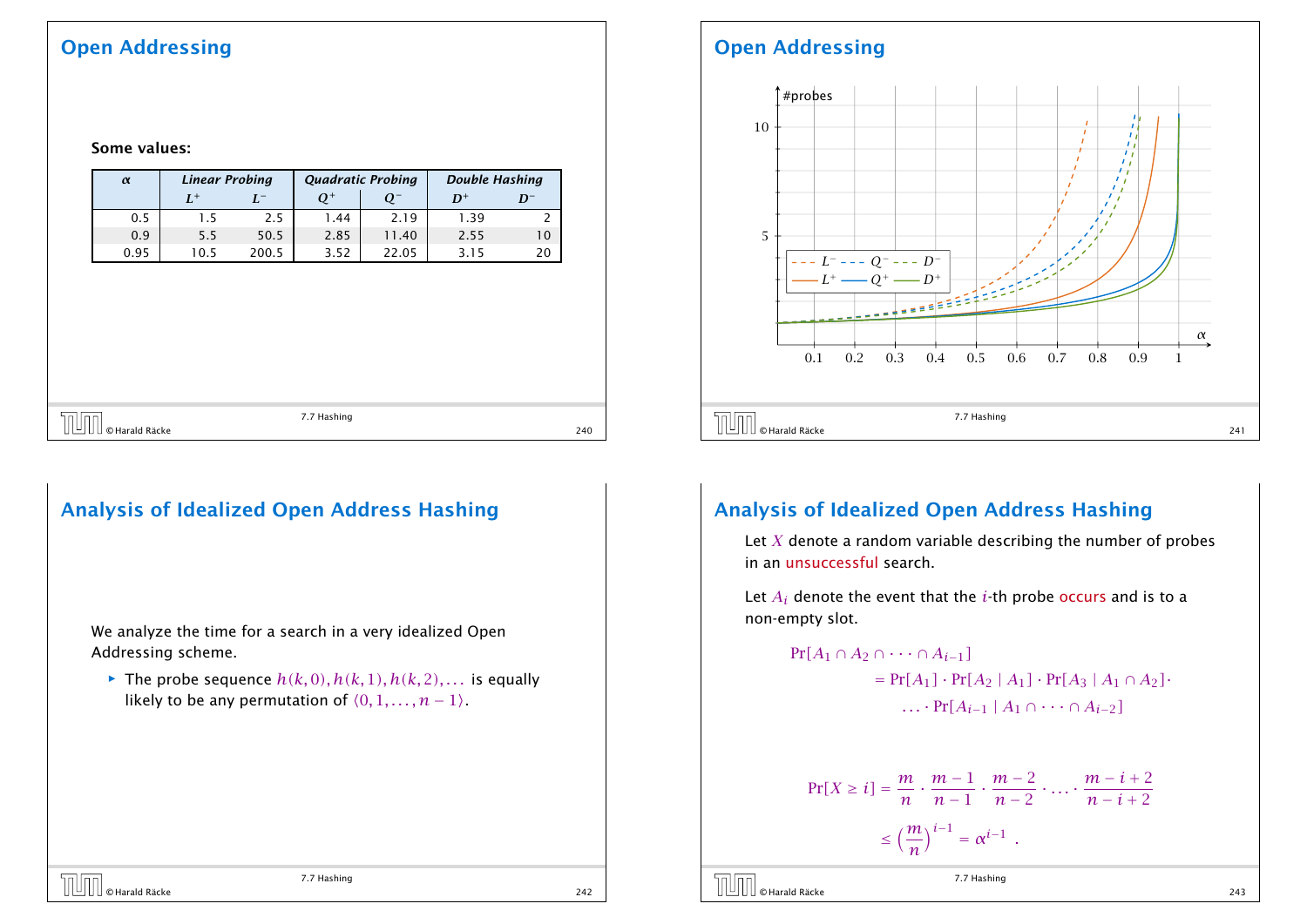### Analysis of Idealized Open Address Hashing

$$
E[X] = \sum_{i=1}^{\infty} Pr[X \ge i] \le \sum_{i=1}^{\infty} \alpha^{i-1} = \sum_{i=0}^{\infty} \alpha^{i} = \frac{1}{1-\alpha} .
$$
  

$$
\frac{1}{1-\alpha} = 1 + \alpha + \alpha^{2} + \alpha^{3} + ...
$$
  

$$
\boxed{\text{III}}_{\text{a.} \text{Harda Räcke}}
$$
  
*7.7* Hashing



 $i = 4$ 



The *j*-th rectangle appears in both sums *j* times. (*j* times in the first due to multiplication with *j*; and *j* times in the second for summands  $i = 1, 2, \ldots, j$ 

© Harald Räcke 245

7.7 Hashing

#### Analysis of Idealized Open Address Hashing





The *j*-th rectangle appears in both sums *j* times. (*j* times in the first due to multiplication with *j*; and *j* times in the second for summands  $i = 1, 2, \ldots, j$ 

$$
7.7 \text{ Hashing}
$$
\n0 Harald Räcke

\n

### Analysis of Idealized Open Address Hashing

The number of probes in a successful search for *k* is equal to the number of probes made in an unsuccessful search for *k* at the time that *k* is inserted.

Let  $k$  be the  $i + 1$ -st element. The expected time for a search for  $k$  is at most  $\frac{1}{1-i/n} = \frac{n}{n-1}$  $\frac{n}{n-i}$ 

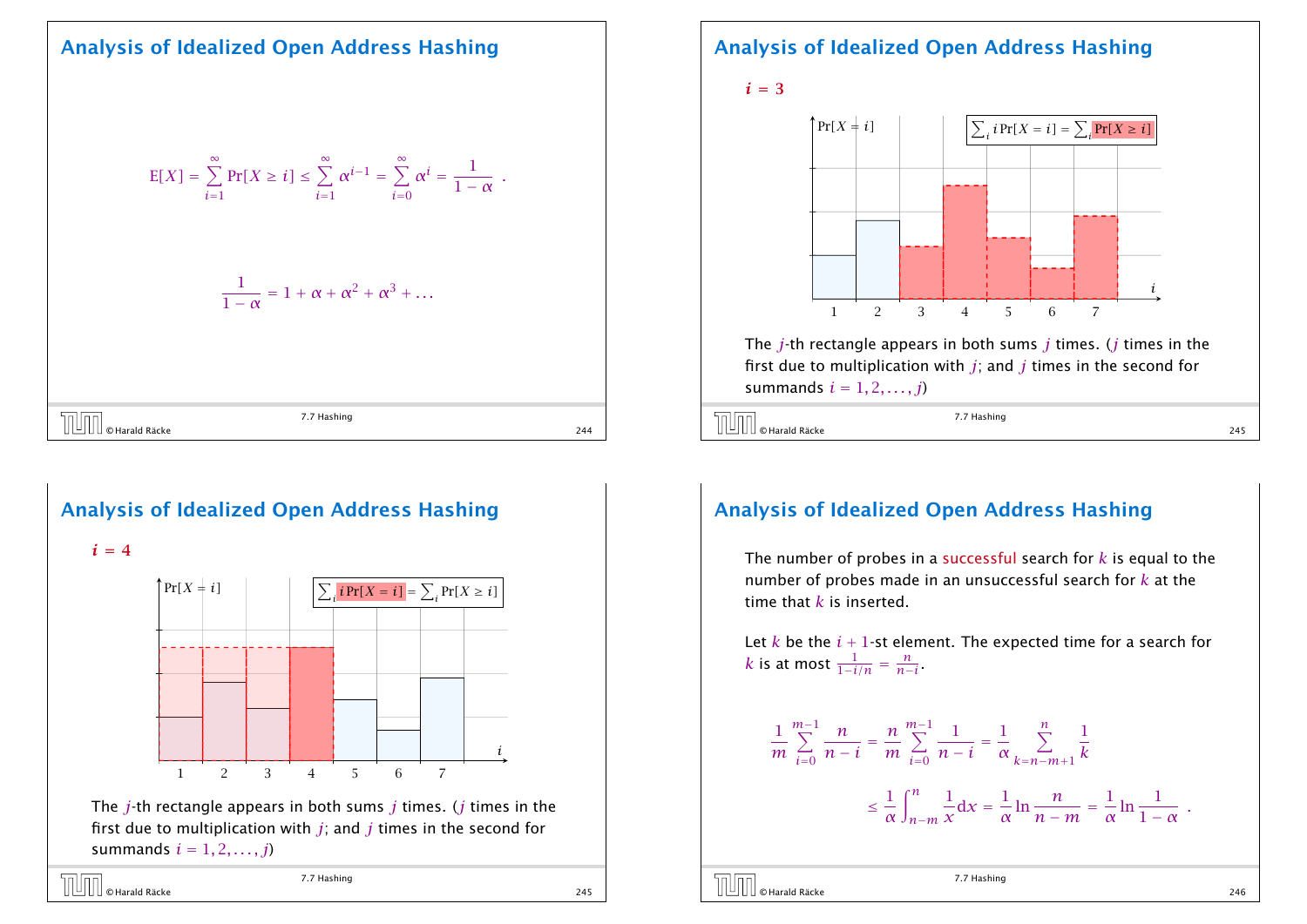## Analysis of Idealized Open Address Hashing



## Deletions in Hashtables

- **Fig. 5** Simply removing a key might interrupt the probe sequence of other keys which then cannot be found anymore.
- **▶ One can delete an element by replacing it with a** deleted-marker.
	- **▶** During an insertion if a deleted-marker is encountered an element can be inserted there.
	- **▶ During a search a deleted-marker must not be used to** terminate the probe sequence.
- ▶ The table could fill up with deleted-markers leading to bad performance.
- **F** If a table contains many deleted-markers (linear fraction of the keys) one can rehash the whole table and amortize the cost for this rehash against the cost for the deletions.

## Deletions in Hashtables

#### How do we delete in a hash-table?

- **For hashing with chaining this is not a problem. Simply** search for the key, and delete the item in the corresponding list.
- ▶ For open addressing this is difficult.

 $\overline{C}$   $\overline{C}$   $\overline{C}$  Harald Räcke 248  $\overline{C}$   $\overline{C}$   $\overline{C}$   $\overline{C}$   $\overline{C}$   $\overline{C}$   $\overline{C}$   $\overline{C}$   $\overline{C}$   $\overline{C}$   $\overline{C}$   $\overline{C}$   $\overline{C}$   $\overline{C}$   $\overline{C}$   $\overline{C}$   $\overline{C}$   $\overline{C}$   $\overline{C}$   $\overline{C$ 

7.7 Hashing

## Deletions for Linear Probing

- ▶ For Linear Probing one can delete elements without using deletion-markers.
- ▶ Upon a deletion elements that are further down in the probe-sequence may be moved to guarantee that they are still found during a search.

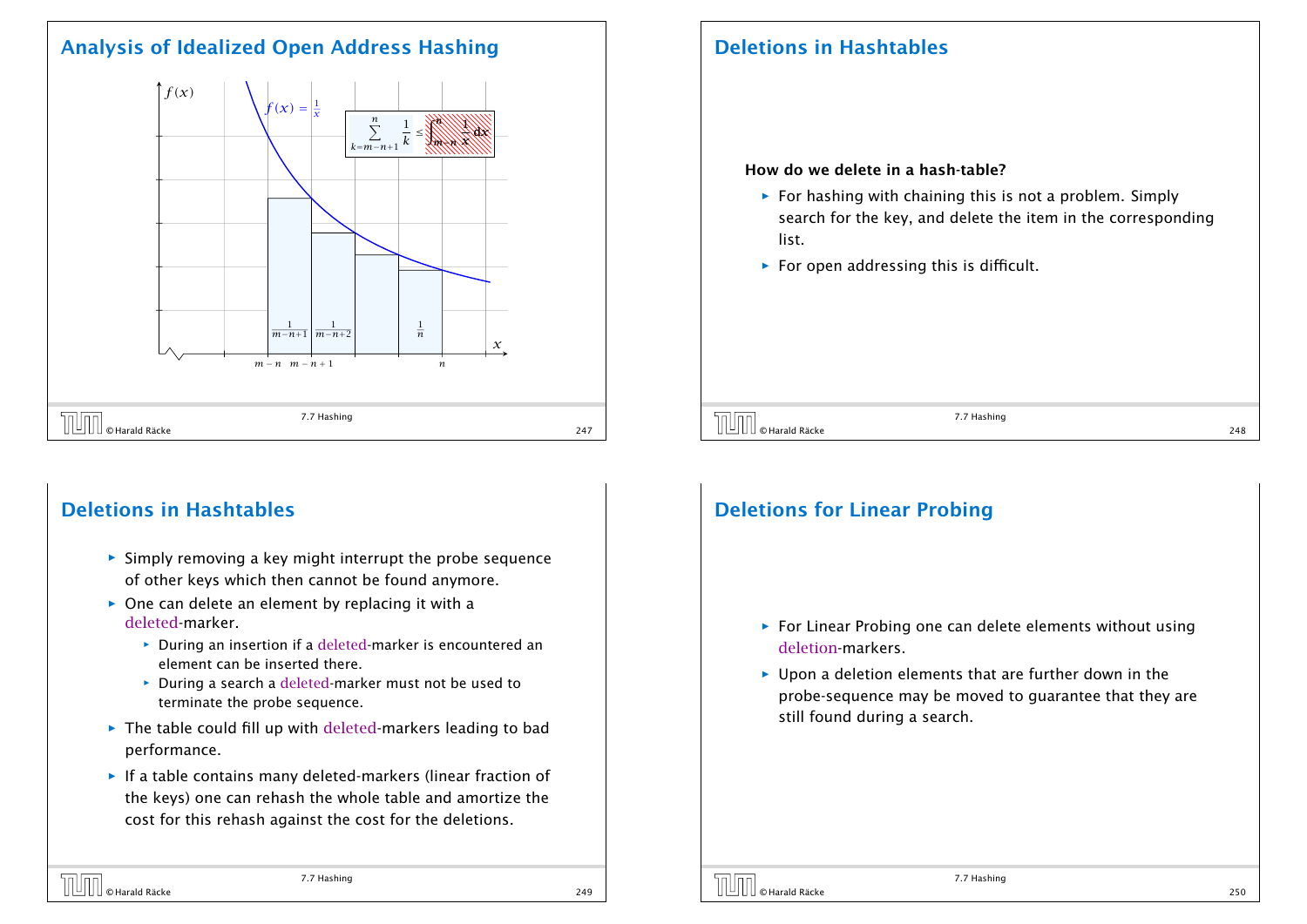### Deletions for Linear Probing

|                | Algorithm 12 delete $(p)$           |
|----------------|-------------------------------------|
|                | 1: $T[p] \leftarrow null$           |
|                | 2: $p \leftarrow succ(p)$           |
|                | 3: while $T[p] \neq \text{null}$ do |
| 4:             | $\gamma$ – $T[p]$                   |
| 5:             | $T[p]$ – null                       |
| 6:             | $p \leftarrow \text{succ}(p)$       |
| $\overline{7}$ | insert $(y)$                        |

*p* is the index into the table-cell that contains the object to be deleted.

Pointers into the hash-table become invalid.

| <b>TUTT</b> © Harald Räcke | 7.7 Hashing |  |
|----------------------------|-------------|--|
|                            |             |  |

## Universal Hashing

#### Definition 5

A class  $H$  of hash-functions from the universe  $U$  into the set  $\{0,\ldots,n-1\}$  is called universal if for all  $u_1, u_2 \in U$  with  $u_1 \neq u_2$ 

$$
\Pr[h(u_1)=h(u_2)]\leq \frac{1}{n} ,
$$

where the probability is w. r. t. the choice of a random hash-function from set  $H$ .

Note that this means that the probability of a collision between two arbitrary elements is at most  $\frac{1}{n}.$ 

### Universal Hashing

Regardless, of the choice of hash-function there is always an input (a set of keys) that has a very poor worst-case behaviour.

Therefore, so far we assumed that the hash-function is random so that regardless of the input the average case behaviour is good.

However, the assumption of uniform hashing that *h* is chosen randomly from all functions  $f: U \to [0, \ldots, n-1]$  is clearly unrealistic as there are  $n^{|U|}$  such functions. Even writing down such a function would take |*U*|log *n* bits.

Universal hashing tries to define a set  $H$  of functions that is much smaller but still leads to good average case behaviour when selecting a hash-function uniformly at random from  $H$ .

 $\overline{C}$   $\overline{C}$   $\overline{C}$  Harald Räcke 252<br>252<br>252<br>252

7.7 Hashing

## Universal Hashing

#### Definition 6

A class H of hash-functions from the universe *U* into the set  $\{0, \ldots, n-1\}$  is called 2-independent (pairwise independent) if the following two conditions hold

- *►* For any key  $u \in U$ , and  $t \in \{0, \ldots, n-1\}$   $\Pr[h(u) = t] = \frac{1}{n}$  $\frac{1}{n}$ , i.e., a key is distributed uniformly within the hash-table.
- *►* For all  $u_1, u_2 \in U$  with  $u_1 \neq u_2$ , and for any two hash-positions  $t_1, t_2$ :

$$
Pr[h(u_1) = t_1 \wedge h(u_2) = t_2] \leq \frac{1}{n^2} .
$$

This requirement clearly implies a universal hash-function.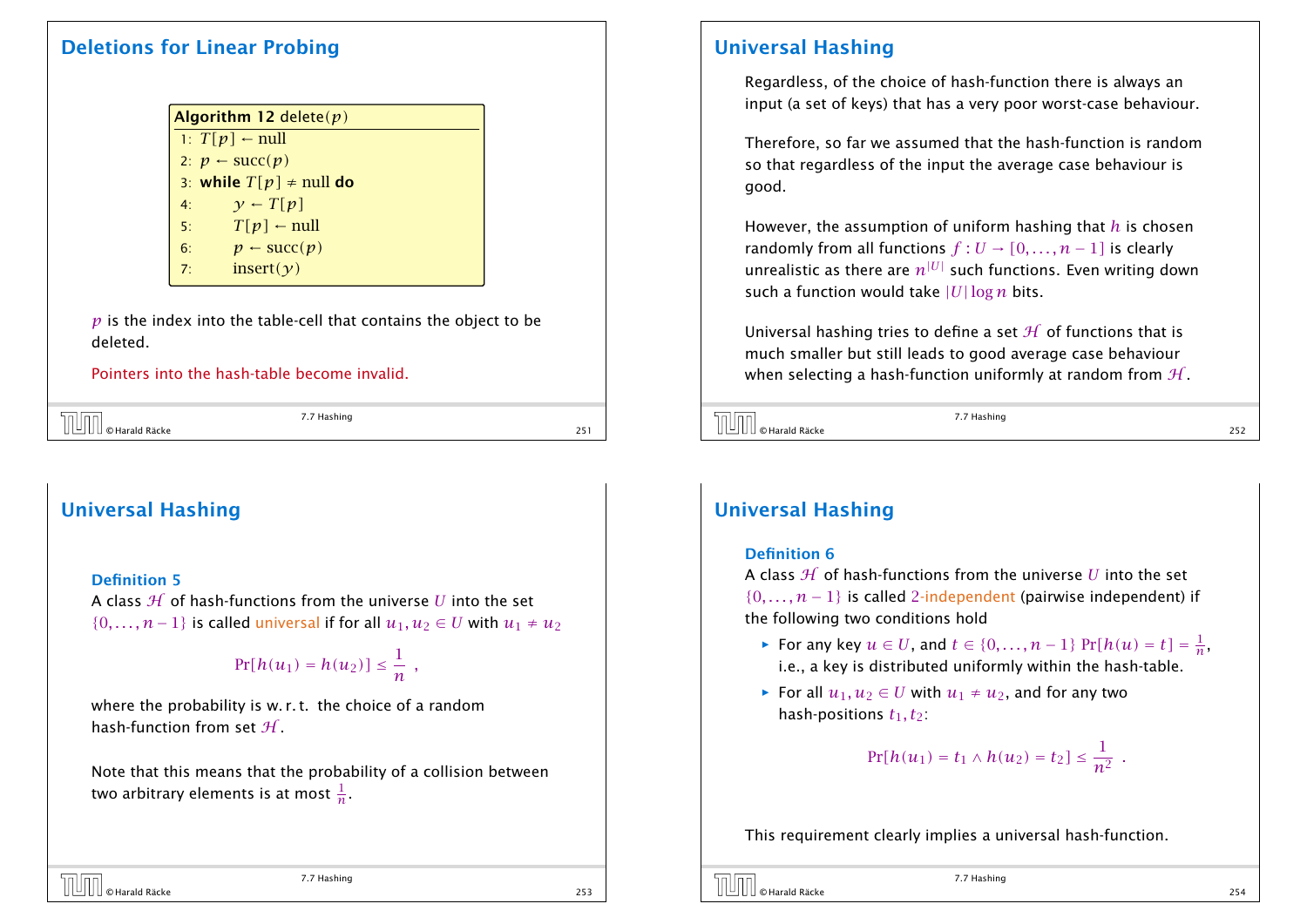#### Definition 7

A class  $H$  of hash-functions from the universe *U* into the set  $\{0, \ldots, n-1\}$  is called *k*-independent if for any choice of  $\ell \leq k$ distinct keys  $u_1, \ldots, u_\ell \in U$ , and for any set of  $\ell$  not necessarily distinct hash-positions  $t_1, \ldots, t_\ell$ :

> $Pr[h(u_1) = t_1 \wedge \cdots \wedge h(u_\ell) = t_\ell] \leq \frac{1}{n^{\ell}}$  $\frac{1}{n^{\ell}}$  ,

where the probability is w.r.t. the choice of a random hash-function from set  $H$ .

 $\overline{C}$   $\overline{C}$   $\overline{C}$   $\overline{C}$   $\overline{C}$   $\overline{C}$   $\overline{C}$   $\overline{C}$   $\overline{C}$   $\overline{C}$   $\overline{C}$   $\overline{C}$   $\overline{C}$   $\overline{C}$   $\overline{C}$   $\overline{C}$   $\overline{C}$   $\overline{C}$   $\overline{C}$   $\overline{C}$   $\overline{C}$   $\overline{C}$   $\overline{C}$   $\overline{C}$   $\overline{$ 

7.7 Hashing

### Universal Hashing

Let *U* := {0, . . . , *p* − 1} for a prime *p*. Let  $\mathbb{Z}_p$  := {0, . . . , *p* − 1}, and let  $\mathbb{Z}_p^* := \{1,\ldots,p-1\}$  denote the set of invertible elements in  $\mathbb{Z}_p$ .

Define

 $h_{a,b}(x) := (ax + b \mod p) \mod n$ 

#### Lemma 9

*The class*

 $\mathcal{H} = \{h_{a,b} \mid a \in \mathbb{Z}_p^*, b \in \mathbb{Z}_p\}$ 

*is a universal class of hash-functions from U* to  $\{0, \ldots, n-1\}$ .

7.7 Hashing  $\overline{C}$   $\overline{C}$   $\overline{C}$   $\overline{C}$   $\overline{C}$   $\overline{C}$   $\overline{C}$   $\overline{C}$   $\overline{C}$   $\overline{C}$   $\overline{C}$   $\overline{C}$   $\overline{C}$   $\overline{C}$   $\overline{C}$   $\overline{C}$   $\overline{C}$   $\overline{C}$   $\overline{C}$   $\overline{C}$   $\overline{C}$   $\overline{C}$   $\overline{C}$   $\overline{C}$   $\overline{$ 

### Universal Hashing

#### Definition 8

A class H of hash-functions from the universe *U* into the set  $\{0, \ldots, n-1\}$  is called  $(\mu, k)$ -independent if for any choice of *ℓ* ≤ *k* distinct keys  $u_1, ..., u_\ell$  ∈ *U*, and for any set of  $\ell$  not necessarily distinct hash-positions  $t_1, \ldots, t_\ell$  :

$$
Pr[h(u_1) = t_1 \wedge \cdots \wedge h(u_{\ell}) = t_{\ell}] \leq \frac{\mu}{n^{\ell}} ,
$$

where the probability is w. r. t. the choice of a random hash-function from set  $H$ .

 $\overline{O}$   $\overline{O}$   $\overline{O}$  Harald Räcke 256  $\overline{O}$   $\overline{O}$   $\overline{O}$   $\overline{O}$   $\overline{O}$   $\overline{O}$   $\overline{O}$   $\overline{O}$   $\overline{O}$   $\overline{O}$   $\overline{O}$   $\overline{O}$   $\overline{O}$   $\overline{O}$   $\overline{O}$   $\overline{O}$   $\overline{O}$   $\overline{O}$   $\overline{O}$   $\overline{O$ 

7.7 Hashing

### Universal Hashing

#### Proof.

Let  $x, y \in U$  be two distinct keys. We have to show that the probability of a collision is only 1*/n*.

 $\rightarrow ax + b \neq av + b \pmod{p}$ 

If  $x \neq y$  then  $(x - y) \neq 0 \pmod{p}$ .

Multiplying with  $a \not\equiv 0 \pmod{p}$  gives

 $a(x - y) \neq 0 \pmod{p}$ 

where we use that  $\mathbb{Z}_p$  is a field (Körper) and, hence, has no zero divisors (nullteilerfrei).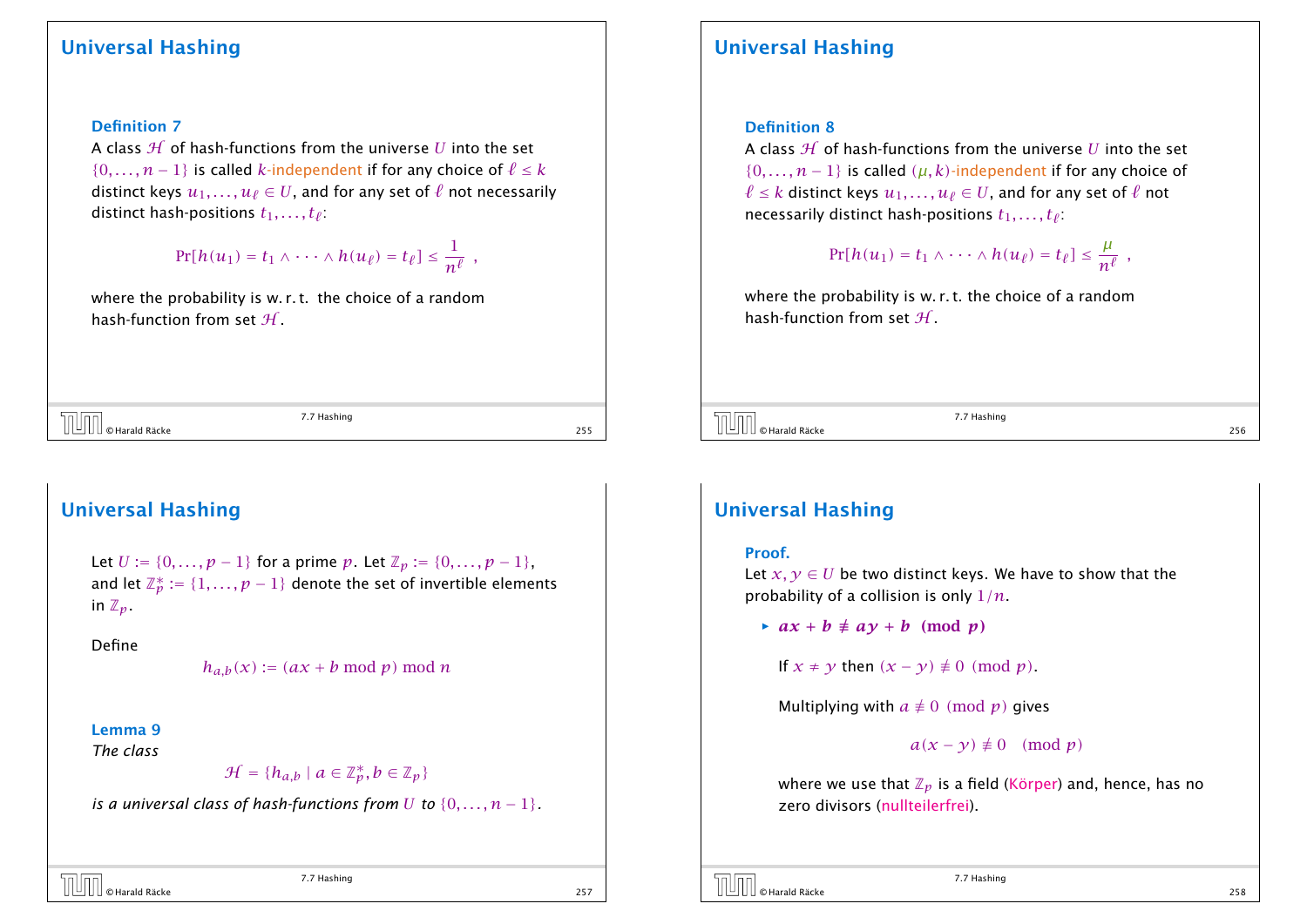▶ The hash-function does not generate collisions before the *(*mod *n)*-operation. Furthermore, every choice *(a, b)* is mapped to a different pair  $(t_x, t_y)$  with  $t_x := ax + b$  and  $t_{\gamma}$  :=  $a\gamma + b$ .

This holds because we can compute *a* and *b* when given *t<sup>x</sup>* and  $t_v$ :

| $t_x \equiv ax + b$                | $\pmod{p}$ |
|------------------------------------|------------|
| $t_{\gamma} \equiv a \gamma + b$   | $\pmod{p}$ |
| $t_x - t_y \equiv a(x - y)$        | $\pmod{p}$ |
| $t_v \equiv ay + b$                | $\pmod{p}$ |
| $a \equiv (t_x - t_y)(x - y)^{-1}$ | $\pmod{p}$ |
| $b \equiv t_{\gamma} - ay$         | $\pmod{p}$ |
|                                    |            |

## Universal Hashing

As  $t<sub>y</sub> \neq t<sub>x</sub>$  there are

$$
\left\lceil\frac{p}{n}\right\rceil - 1 \le \frac{p}{n} + \frac{n-1}{n} - 1 \le \frac{p-1}{n}
$$

7.7 Hashing  $\overline{C}$   $\overline{C}$   $\overline{C}$   $\overline{C}$   $\overline{C}$   $\overline{C}$   $\overline{C}$   $\overline{C}$   $\overline{C}$   $\overline{C}$   $\overline{C}$   $\overline{C}$   $\overline{C}$   $\overline{C}$   $\overline{C}$   $\overline{C}$   $\overline{C}$   $\overline{C}$   $\overline{C}$   $\overline{C}$   $\overline{C}$   $\overline{C}$   $\overline{C}$   $\overline{C}$   $\overline{$ 

possibilities for choosing  $t<sub>y</sub>$  such that the final hash-value creates a collision.

This happens with probability at most  $\frac{1}{n}.$ 

## Universal Hashing

There is a one-to-one correspondence between hash-functions (pairs  $(a, b)$ ,  $a \ne 0$ ) and pairs  $(t_x, t_y)$ ,  $t_x \ne t_y$ .

Therefore, we can view the first step (before the mod *n*operation) as choosing a pair  $(t_x, t_y)$ ,  $t_x \neq t_y$  uniformly at random.

What happens when we do the mod *n* operation?

Fix a value  $t_x$ . There are  $p-1$  possible values for choosing  $t_y$ .

From the range  $0, \ldots, p-1$  the values  $t_x, t_x + n, t_x + 2n, \ldots$  map to  $t_x$  after the modulo-operation. These are at most  $\lceil p/n \rceil$ values.

 $\overline{C}$   $\overline{C}$   $\overline{C}$   $\overline{C}$   $\overline{C}$   $\overline{C}$   $\overline{C}$   $\overline{C}$   $\overline{C}$   $\overline{C}$   $\overline{C}$   $\overline{C}$   $\overline{C}$   $\overline{C}$   $\overline{C}$   $\overline{C}$   $\overline{C}$   $\overline{C}$   $\overline{C}$   $\overline{C}$   $\overline{C}$   $\overline{C}$   $\overline{C}$   $\overline{C}$   $\overline{$ 

7.7 Hashing

## Universal Hashing

It is also possible to show that  $H$  is an (almost) pairwise independent class of hash-functions.

$$
\frac{\left\lfloor \frac{p}{n} \right\rfloor^2}{p(p-1)} \le \Pr_{t_x \ne t_y \in \mathbb{Z}_p^2} \left[ \begin{array}{c} t_x \bmod n = h_1 \\ t_y \bmod n = h_2 \end{array} \right] \le \frac{\left\lceil \frac{p}{n} \right\rceil^2}{p(p-1)}
$$

Note that the middle is the probability that  $h(x) = h_1$  and *h*(*y*) = *h*<sub>2</sub>. The total number of choices for  $(t_x, t_y)$  is  $p(p-1)$ . The number of choices for  $t_x$  ( $t_y$ ) such that  $t_x$  mod  $n = h_1$  $(t_{\mathcal{Y}} \bmod n = h_2)$  lies between  $\lfloor \frac{p}{n} \rfloor$  $\frac{p}{n}$ ] and  $\lceil \frac{p}{n} \rceil$  $\frac{p}{n}$ ].

 $\overline{C}$   $\overline{C}$   $\overline{C}$   $\overline{C}$  Harald Räcke 262<br>262<br>262<br>262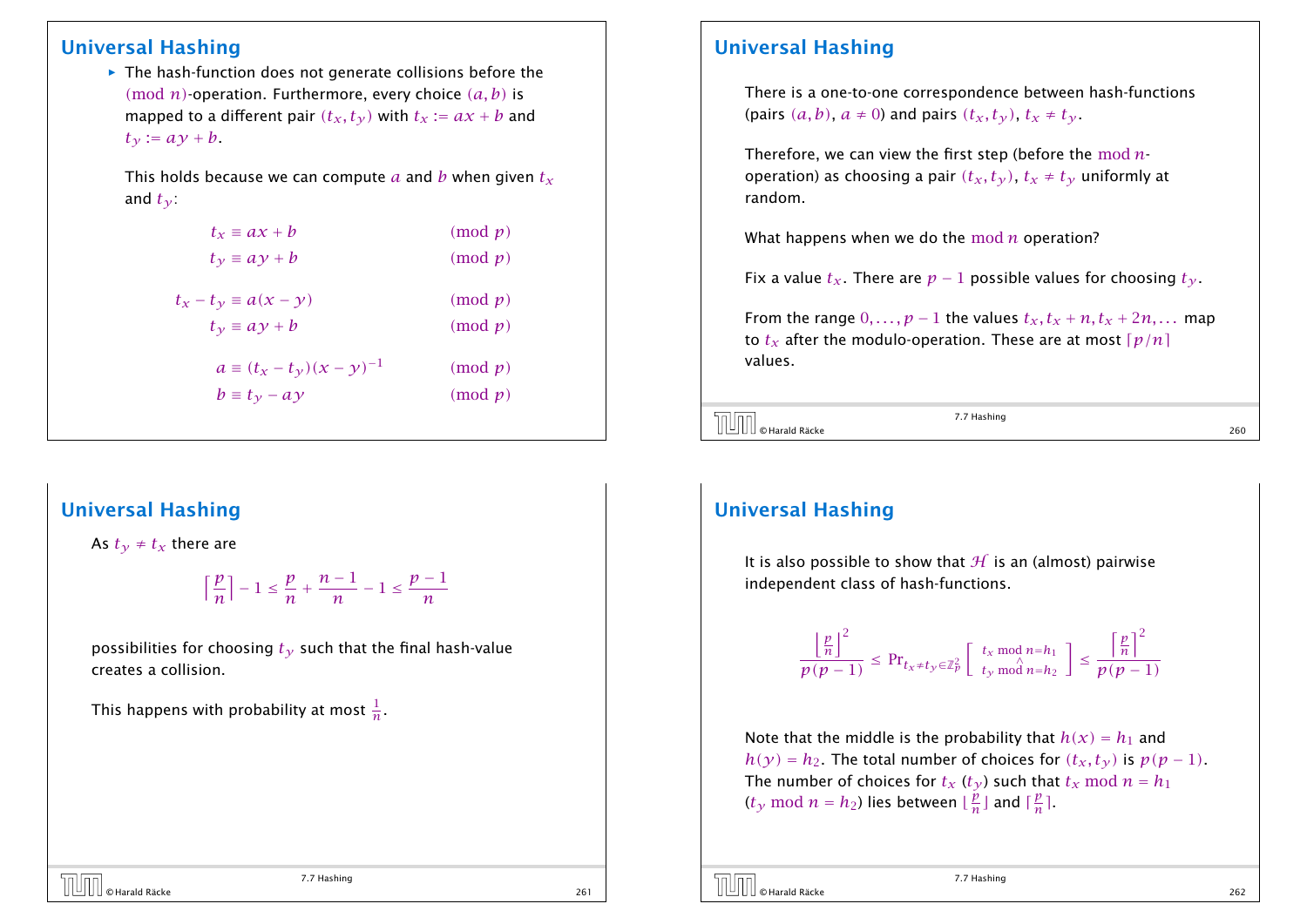Definition 10 Let  $d \in \mathbb{N}$ ;  $q \geq (d+1)n$  be a prime; and let  $\bar{a} \in \{0, ..., q - 1\}^{d+1}$ . Define for *x* ∈ {0, ..., *q* − 1}

$$
h_{\bar{a}}(x) := \Big(\sum_{i=0}^d a_i x^i \bmod q\Big) \bmod n.
$$

Let  $\mathcal{H}_n^d := \{ h_{\bar{a}} \mid \bar{a} \in \{0, \ldots, q-1\}^{d+1} \}$ . The class  $\mathcal{H}_n^d$  is  $(e, d + 1)$ -independent.

Note that in the previous case we had  $d = 1$  and chose  $a_d \neq 0$ .

 $\overline{C}$   $\overline{C}$   $\overline{C}$   $\overline{C}$   $\overline{C}$   $\overline{C}$   $\overline{C}$   $\overline{C}$   $\overline{C}$   $\overline{C}$   $\overline{C}$   $\overline{C}$   $\overline{C}$   $\overline{C}$   $\overline{C}$   $\overline{C}$   $\overline{C}$   $\overline{C}$   $\overline{C}$   $\overline{C}$   $\overline{C}$   $\overline{C}$   $\overline{C}$   $\overline{C}$   $\overline{$ 

7.7 Hashing

functions such that every *x<sup>i</sup>* hits its pre-defined position

•  $B_i$  is the set of positions that  $f_{\bar{a}}$  can hit so that  $h_{\bar{a}}$  still hits

*ti* .

*ti* .

### Universal Hashing

Fix  $\ell \le d + 1$ ; let  $x_1, ..., x_\ell$  ∈ {0, ..., *q* − 1} be keys, and let  $t_1, \ldots, t_\ell$  denote the corresponding hash-function values.

Let  $A^{\ell} = \{h_{\bar{a}} \in \mathcal{H} \mid h_{\bar{a}}(x_i) = t_i \text{ for all } i \in \{1, \ldots, \ell\}\}\$ Then

 $h_{\bar{a}} \in A^{\ell} \Leftrightarrow h_{\bar{a}} = f_{\bar{a}} \bmod n$  and

$$
f_{\tilde{a}}(x_i) \in \underbrace{\{t_i + \alpha \cdot n \mid \alpha \in \{0, \dots, \lceil \frac{q}{n} \rceil - 1\}\}}_{=:B_i}
$$

In order to obtain the cardinality of  $A^{\ell}$  we choose our polynomial by fixing  $d + 1$  points.  $A^{\ell}$  denotes the set of hash-

We first fix the values for inputs  $x_1, \ldots, x_\ell$  . We have

# $|B_1|$   $\cdots$   $|B_\ell|$

possibilities to do this (so that  $h_{\bar{a}}(x_i) = t_i$ ).

## Universal Hashing

For the coefficients  $\bar{a} \in \{0, \ldots, q - 1\}^{d+1}$  let  $f_{\bar{a}}$  denote the polynomial

$$
f_{\tilde{a}}(x) = \Big(\sum_{i=0}^{d} a_i x^i\Big) \bmod q
$$

The polynomial is defined by  $d + 1$  distinct points.

 $\overline{C}$   $\overline{C}$   $\overline{C}$   $\overline{C}$   $\overline{C}$   $\overline{C}$   $\overline{C}$   $\overline{C}$   $\overline{C}$   $\overline{C}$   $\overline{C}$   $\overline{C}$   $\overline{C}$   $\overline{C}$   $\overline{C}$   $\overline{C}$   $\overline{C}$   $\overline{C}$   $\overline{C}$   $\overline{C}$   $\overline{C}$   $\overline{C}$   $\overline{C}$   $\overline{C}$   $\overline{$ 

7.7 Hashing

### Universal Hashing

Now, we choose  $d - \ell + 1$  other inputs and choose their value arbitrarily. We have *q <sup>d</sup>*−*`*+<sup>1</sup> possibilities to do this.

Therefore we have

$$
|B_1| \cdot \ldots \cdot |B_\ell| \cdot q^{d-\ell+1} \leq \lceil \frac{q}{n} \rceil^\ell \cdot q^{d-\ell+1}
$$

possibilities to choose  $\bar{a}$  such that  $h_{\bar{a}} \in A_{\ell}$ .

© Harald Räcke 266

7.7 Hashing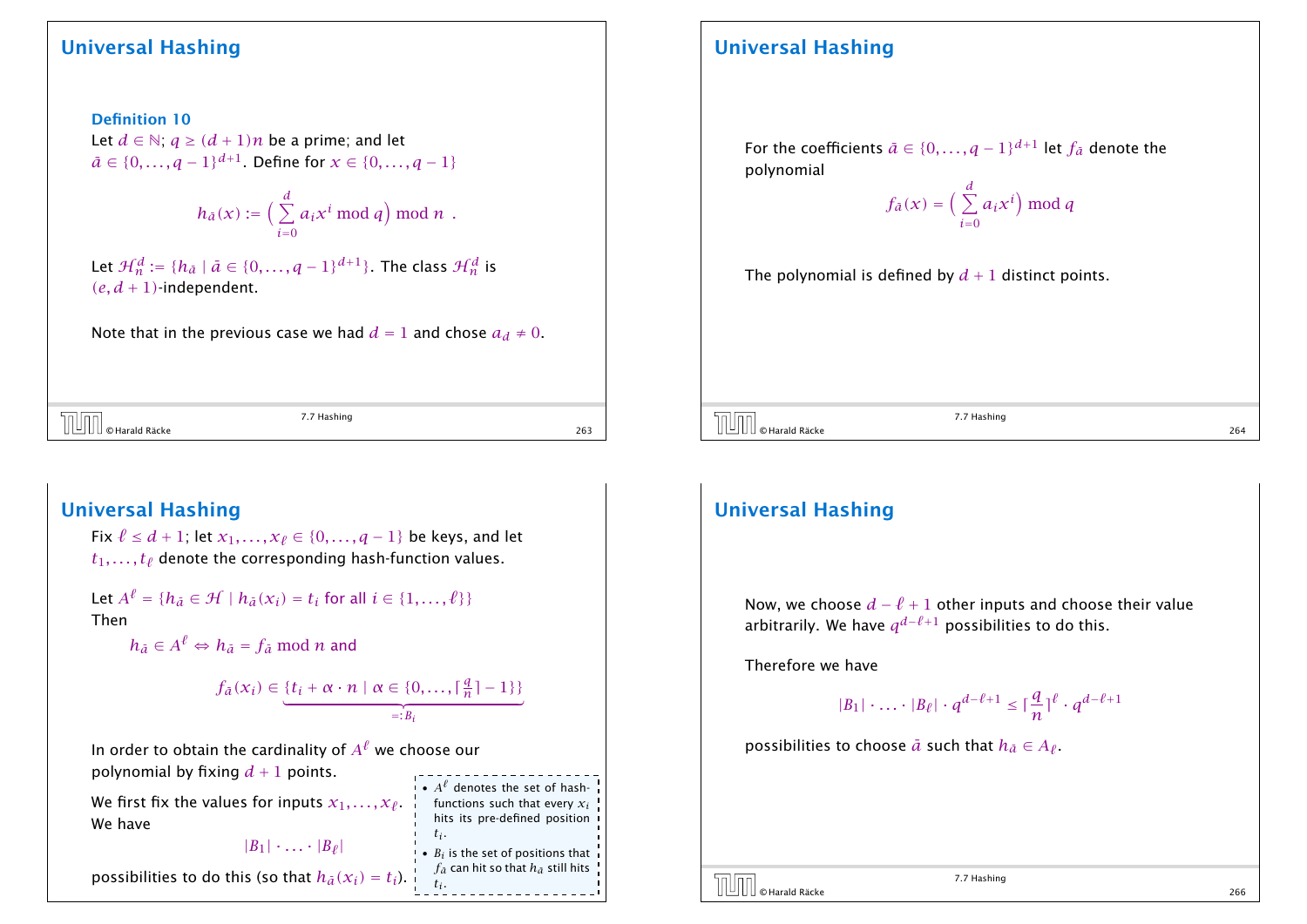Therefore the probability of choosing  $h_{\tilde{a}}$  from  $A_\ell$  is only

$$
\frac{\lceil \frac{q}{n} \rceil^{\ell} \cdot q^{d-\ell+1}}{q^{d+1}} \le \frac{(\frac{q+n}{n})^{\ell}}{q^{\ell}} \le \left(\frac{q+n}{q}\right)^{\ell} \cdot \frac{1}{n^{\ell}}
$$

$$
\le \left(1 + \frac{1}{\ell}\right)^{\ell} \cdot \frac{1}{n^{\ell}} \le \frac{e}{n^{\ell}}.
$$

This shows that the  $H$  is  $(e, d + 1)$ -universal.

The last step followed from  $q \geq (d+1)n$ , and  $\ell \leq d+1$ .

 $\overline{O}$  OHarald Räcke 267 (267) 27.7 Hashing 267 (267) 267 (267) 27.7 Hashing 267 (267) 287 (267) 267 (267) 27.7 Hashing 267 (267) 27.7 Hashing 267 (267) 287 (267) 287 (267) 287 (267) 287 (267) 287 (267) 287 (267) 287 (2

7.7 Hashing

## Perfect Hashing

Let  $m = |S|$ . We could simply choose the hash-table size very large so that we don't get any collisions.

Using a universal hash-function the expected number of collisions is

E*[*#Collisions*]* = *m* 2 ! · 1  $\frac{1}{n}$ .

If we choose  $n = m^2$  the expected number of collisions is strictly less than  $\frac{1}{2}$ .

Can we get an upper bound on the probability of having collisions?

The probability of having  $1$  or more collisions can be at most  $\frac{1}{2}$ as otherwise the expectation would be larger than  $\frac{1}{2}.$ 

## Perfect Hashing

Suppose that we know the set *S* of actual keys (no insert/no delete). Then we may want to design a simple hash-function that maps all these keys to different memory locations.



## Perfect Hashing

We can find such a hash-function by a few trials.

However, a hash-table size of  $n = m^2$  is very very high.

We construct a two-level scheme. We first use a hash-function that maps elements from *S* to *m* buckets.

Let *m<sup>j</sup>* denote the number of items that are hashed to the *j*-th bucket. For each bucket we choose a second hash-function that maps the elements of the bucket into a table of size  $m_j^2.$  The second function can be chosen such that all elements are mapped to different locations.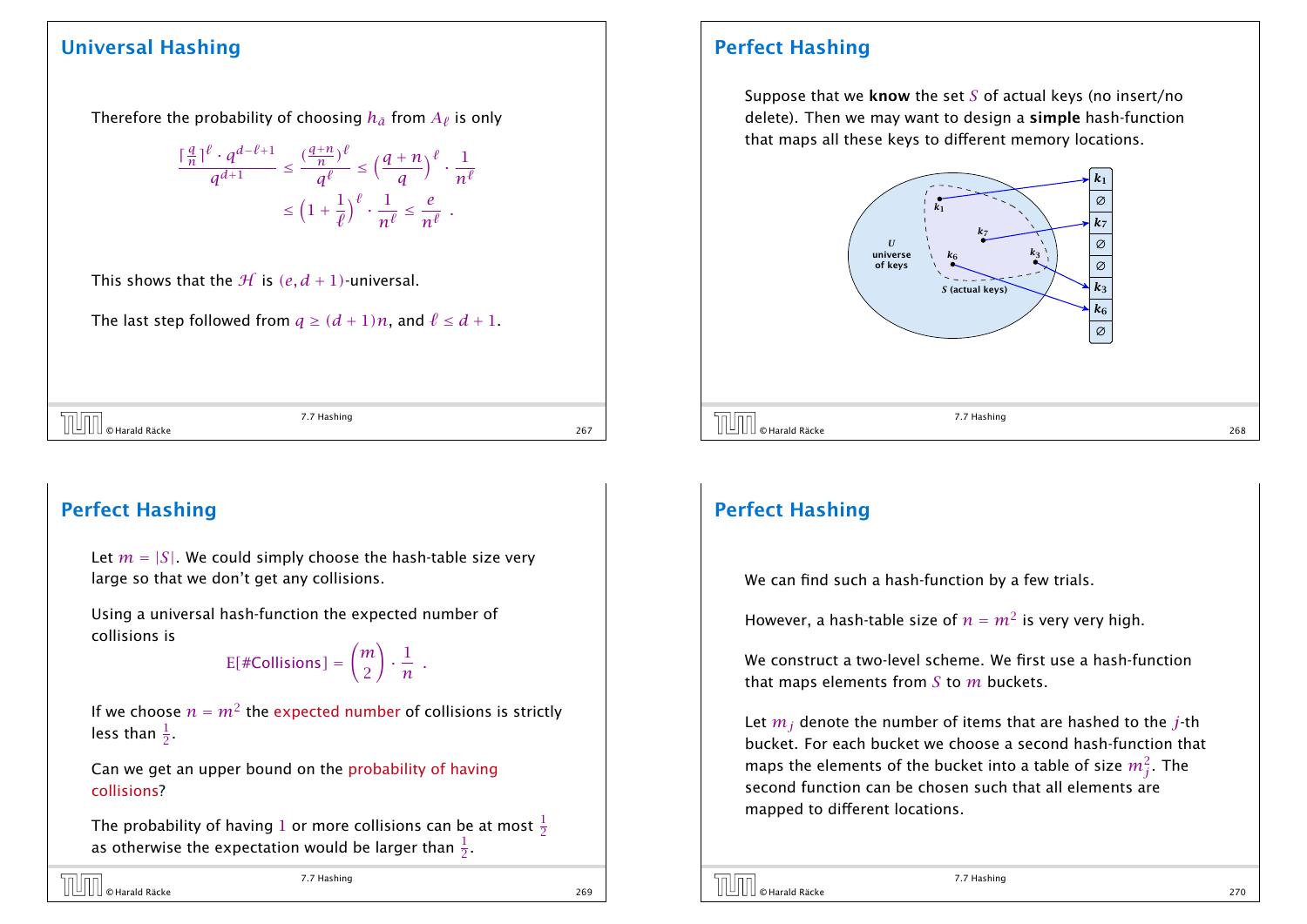

## Perfect Hashing

We need only  $O(m)$  time to construct a hash-function *h* with  $\sum_j m_j^2 = \mathcal{O}(4m)$ , because with probability at least  $1/2$  a random function from a universal family will have this property.

Then we construct a hash-table *h<sup>j</sup>* for every bucket. This takes expected time  $O(m_i)$  for every bucket. A random function  $h_i$  is collision-free with probability at least  $\frac{1}{2}$ . We need  $O(m_i)$  to test this.

We only need that the hash-functions are chosen from a universal family!!!

## Perfect Hashing

The total memory that is required by all hash-tables is  $\mathcal{O}(\sum_j m_j^2).$  Note that  $m_j$  is a random variable.

$$
E\left[\sum_{j} m_j^2\right] = E\left[2\sum_{j} {m_j \choose 2} + \sum_{j} m_j\right]
$$

$$
= 2E\left[\sum_{j} {m_j \choose 2}\right] + E\left[\sum_{j} m_j\right]
$$

The first expectation is simply the expected number of collisions, for the first level. Since we use universal hashing we have

$$
= 2 {m \choose 2} \frac{1}{m} + m = 2m - 1.
$$

 $\overline{O}$   $\overline{O}$   $\overline{O}$  Harald Räcke 272

7.7 Hashing

## Cuckoo Hashing

#### Goal:

Try to generate a hash-table with constant worst-case search time in a dynamic scenario.

- *►* Two hash-tables  $T_1[0, ..., n-1]$  and  $T_2[0, ..., n-1]$ , with hash-functions  $h_1$ , and  $h_2$ .
- An object *x* is either stored at location  $T_1[h_1(x)]$  or  $T_2[h_2(x)]$
- **A** search clearly takes constant time if the above constraint is met.

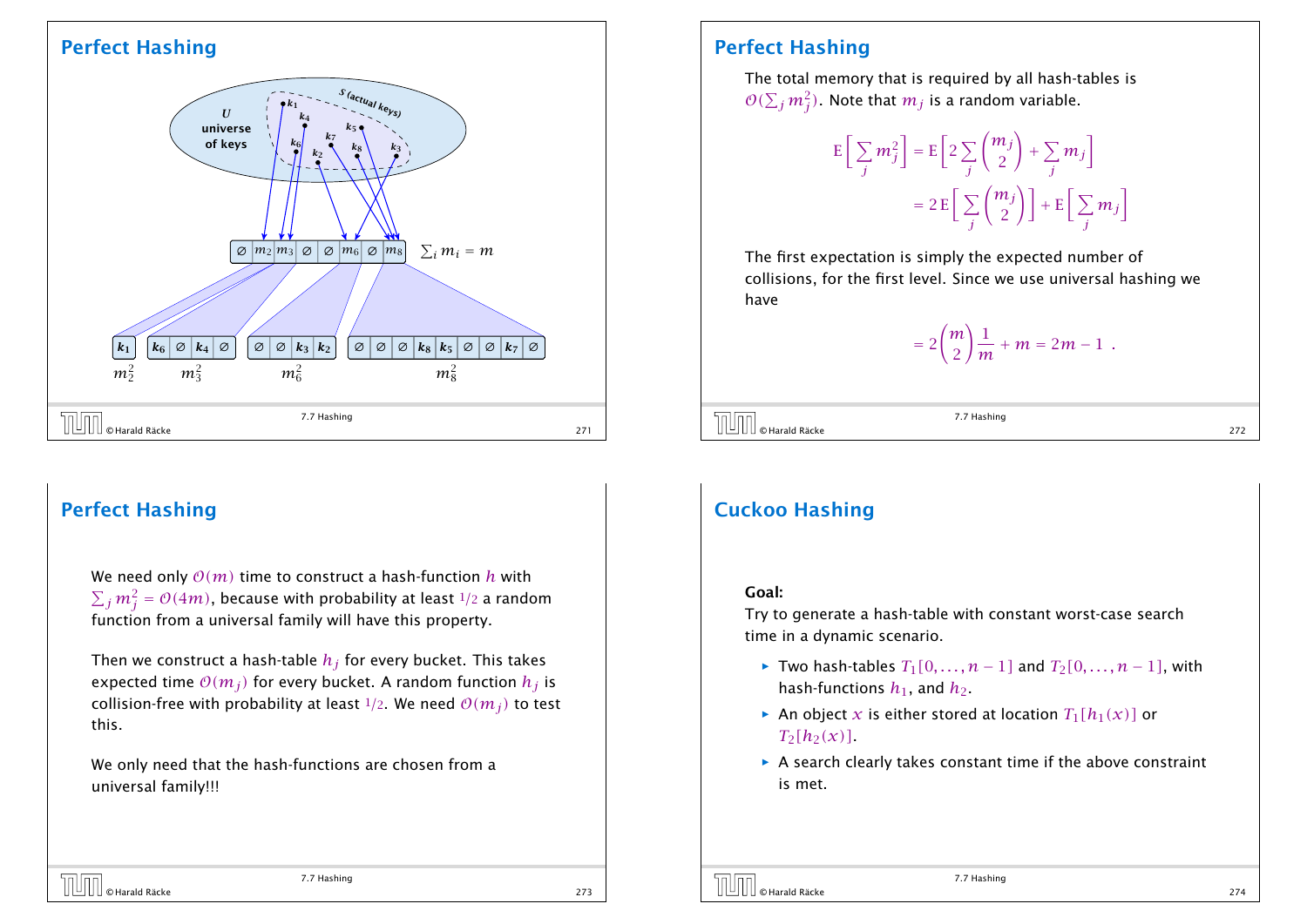Insert: ∅ ∅  $\mathbf{x}_6$ *x*4  $\overline{\circ}$ ∅ *x*7 *x x* ∅ ∅  $\boxed{\emptyset}$ <br> $T_2$ *x*3 ∅ *x*6  $\overline{\circ}$ ∅ *x*9  $\mathbf{v}_1$ ∅  $T_1$  *T*<sub>2</sub> x<sub>1</sub><br>
x<sub>6</sub><br>
x<sub>6</sub><br>
x<sub>6</sub><br>
x<sub>7</sub><br>
x<sub>7</sub><br>
x<sub>7</sub><br>
x<sub>7</sub><br>
x<sub>7</sub><br>
x<sub>7</sub><br>
x<sub>7</sub><br>
x<sub>7</sub> *x*6 *x*1 7.7 Hashing  $\overline{O(1)}$   $\circ$  Harald Räcke 275

## Cuckoo Hashing

- **▶ We call one iteration through the while-loop a step of the** algorithm.
- ▶ We call a sequence of iterations through the while-loop without the termination condition becoming true a phase of the algorithm.
- **▶ We say a phase is successful if it is not terminated by the** maxstep-condition, but the while loop is left because  $x = \text{null}$

## Cuckoo Hashing

|    | 1: if $T_1[h_1(x)] = x \vee T_2[h_2(x)] = x$ then return |
|----|----------------------------------------------------------|
|    | 2: steps $-1$                                            |
|    | 3: while steps $\leq$ maxsteps do                        |
| 4: | exchange x and $T_1[h_1(x)]$                             |
| 5: | if $x = \text{null}$ then return                         |
| 6: | exchange x and $T_2[h_2(x)]$                             |
| 7: | if $x = \text{null}$ then return                         |
| 8: | steps $\leftarrow$ steps +1                              |
|    | 9: rehash() // change hash-functions; rehash everything  |
|    | 10: Cuckoo-Insert $(x)$                                  |

 $\begin{array}{|c|c|c|}\hline \text{O} & \text{O} & \text{O} & \text{O} \end{array}$  276  $\begin{array}{|c|c|c|}\hline \text{O} & \text{O} & \text{O} & \text{O} & \text{O} \end{array}$  276  $\begin{array}{|c|c|c|c|}\hline \text{O} & \text{O} & \text{O} & \text{O} & \text{O} \end{array}$ 

7.7 Hashing

### Cuckoo Hashing

#### What is the expected time for an insert-operation?

We first analyze the probability that we end-up in an infinite loop (that is then terminated after maxsteps steps).

Formally what is the probability to enter an infinite loop that touches *s* different keys?

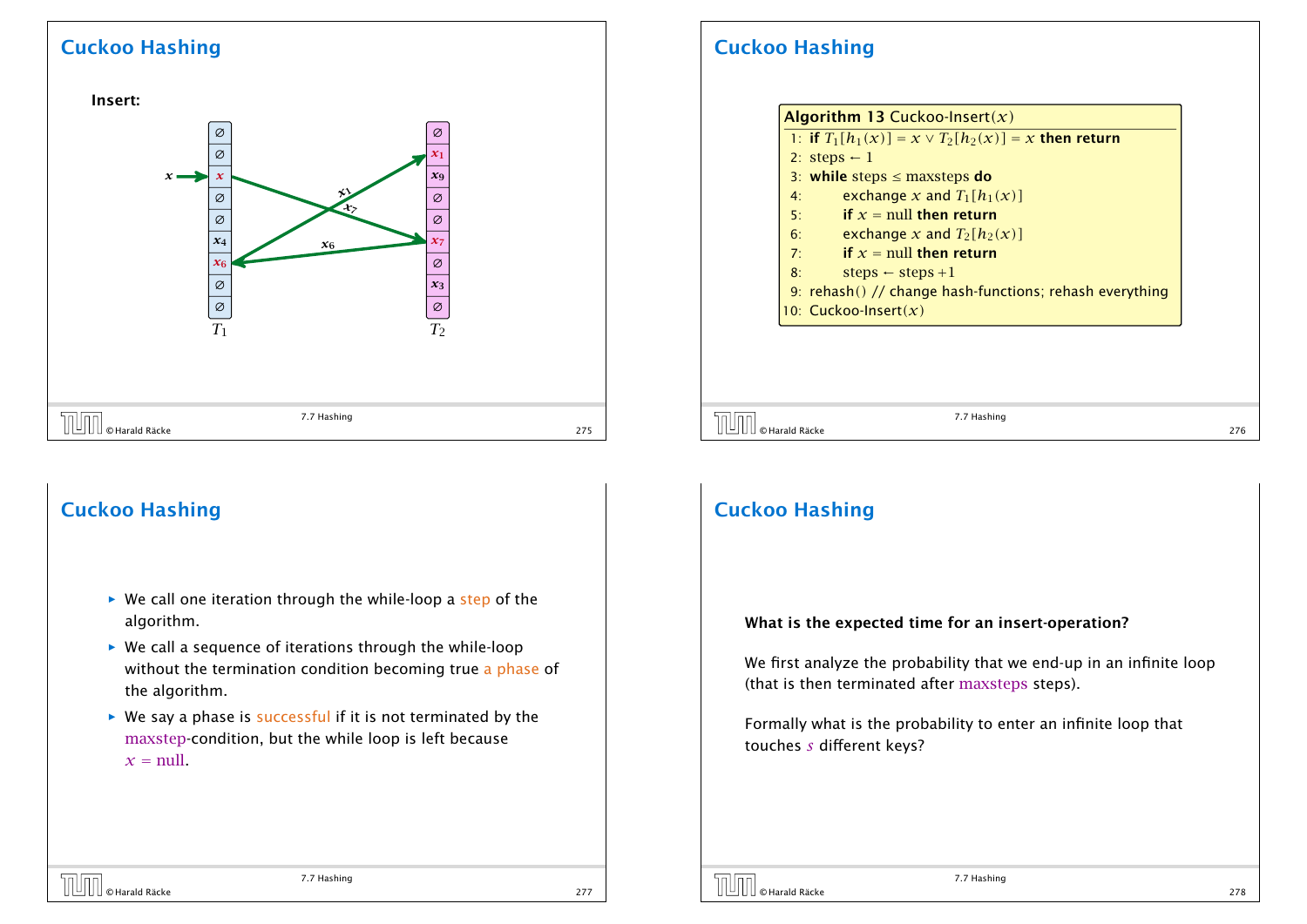### Cuckoo Hashing: Insert



## Cuckoo Hashing

A cycle-structure is active if for every key  $x_\ell$  (linking a cell  $p_i$ from  $T_1$  and a cell  $p_j$  from  $T_2$ ) we have

$$
h_1(x_\ell) = p_i
$$
 and  $h_2(x_\ell) = p_j$ 

#### Observation:

If during a phase the insert-procedure runs into a cycle there must exist an active cycle structure of size  $s \geq 3$ .

# Cuckoo Hashing



#### A cycle-structure of size *s* is defined by

- *► s* − 1 different cells (alternating btw. cells from  $T_1$  and  $T_2$ ).
- $\triangleright$  *s* distinct keys  $x = x_1, x_2, \ldots, x_s$ , linking the cells.
- **Fig. 2** The leftmost cell is "linked forward" to some cell on the right.
- ▶ The rightmost cell is "linked backward" to a cell on the left.
- $\triangleright$  One link represents key  $x$ ; this is where the counting starts.
- $\overline{C}$   $\overline{C}$   $\overline{C}$   $\overline{C}$   $\overline{C}$   $\overline{C}$   $\overline{C}$   $\overline{C}$   $\overline{C}$   $\overline{C}$   $\overline{C}$   $\overline{C}$   $\overline{C}$   $\overline{C}$   $\overline{C}$   $\overline{C}$   $\overline{C}$   $\overline{C}$   $\overline{C}$   $\overline{C}$   $\overline{C}$   $\overline{C}$   $\overline{C}$   $\overline{C}$   $\overline{$

7.7 Hashing

## Cuckoo Hashing

What is the probability that all keys in a cycle-structure of size *s* correctly map into their  $T_1$ -cell?

This probability is at most  $\frac{\mu}{n^s}$  since  $h_1$  is a  $(\mu, s)$ -independent hash-function.

What is the probability that all keys in the cycle-structure of size *s* correctly map into their  $T_2$ -cell?

This probability is at most  $\frac{\mu}{n^s}$  since  $h_2$  is a  $(\mu, s)$ -independent hash-function.

7.7 Hashing

These events are independent.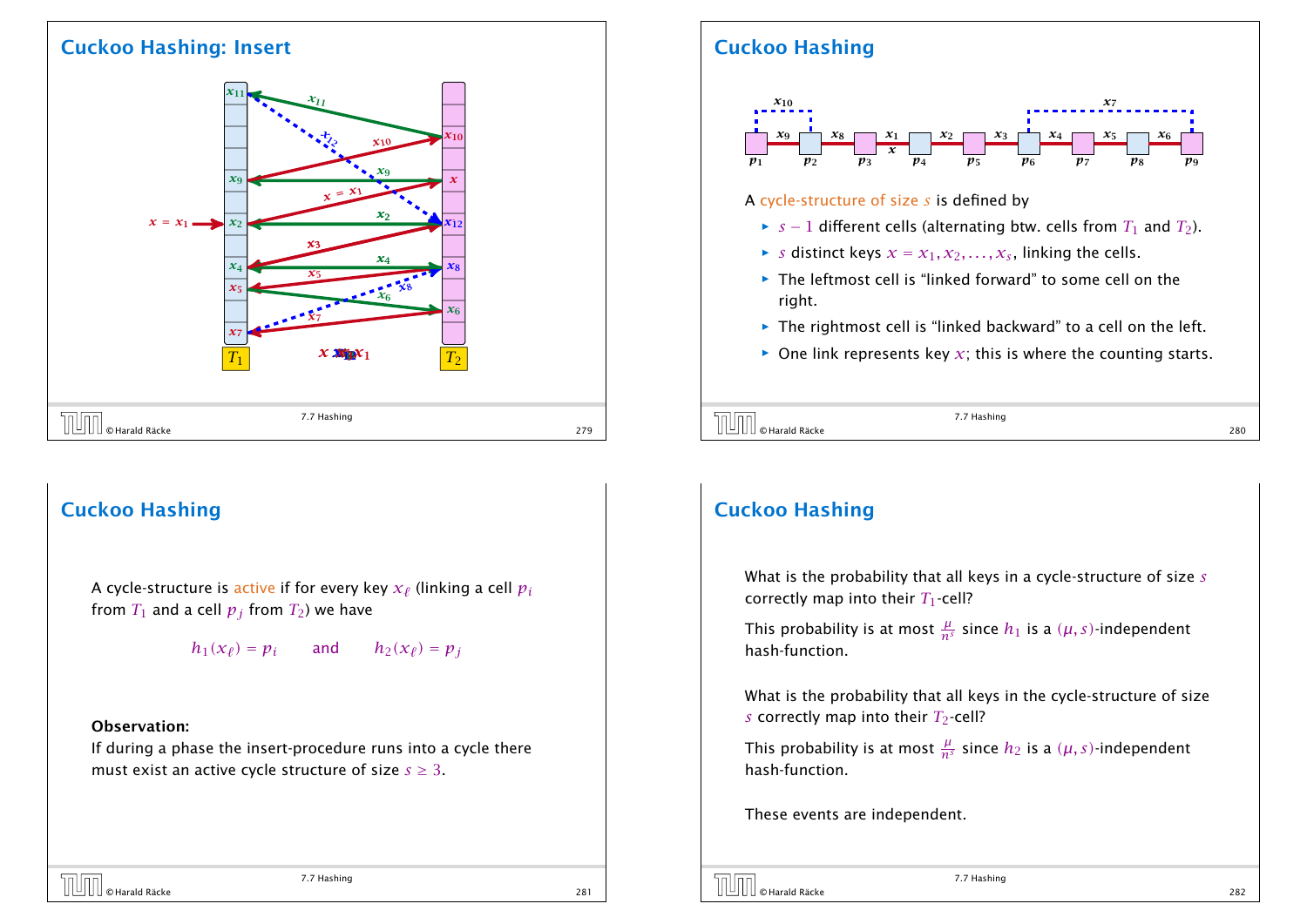The probability that a given cycle-structure of size *s* is active is at most  $\frac{\mu^2}{n^{2s}}$  $rac{\mu}{n^{2s}}$ 

What is the probability that there exists an active cycle structure of size *s*?

 $\overline{C}$   $\overline{C}$   $\overline{C}$   $\overline{C}$   $\overline{C}$   $\overline{C}$   $\overline{C}$   $\overline{C}$   $\overline{C}$   $\overline{C}$   $\overline{C}$   $\overline{C}$   $\overline{C}$   $\overline{C}$   $\overline{C}$   $\overline{C}$   $\overline{C}$   $\overline{C}$   $\overline{C}$   $\overline{C}$   $\overline{C}$   $\overline{C}$   $\overline{C}$   $\overline{C}$   $\overline{$ 

7.7 Hashing

### Cuckoo Hashing

The probability that there exists an active cycle-structure is therefore at most

$$
\sum_{s=3}^{\infty} s^3 \cdot n^{s-1} \cdot m^{s-1} \cdot \frac{\mu^2}{n^{2s}} = \frac{\mu^2}{nm} \sum_{s=3}^{\infty} s^3 \left(\frac{m}{n}\right)^s
$$

$$
\leq \frac{\mu^2}{m^2} \sum_{s=3}^{\infty} s^3 \left(\frac{1}{1+\epsilon}\right)^s \leq \mathcal{O}\left(\frac{1}{m^2}\right) .
$$

Here we used the fact that  $(1 + \epsilon)m \leq n$ .

Hence,

$$
Pr[cycle] = \mathcal{O}\left(\frac{1}{m^2}\right) \ .
$$

7.7 Hashing  $\overline{P}$   $\overline{P}$   $\overline{Q}$   $\overline{Q}$   $\overline{Q}$   $\overline{Q}$   $\overline{Q}$   $\overline{Q}$   $\overline{Q}$   $\overline{Q}$   $\overline{Q}$   $\overline{Q}$   $\overline{Q}$   $\overline{Q}$   $\overline{Q}$   $\overline{Q}$   $\overline{Q}$   $\overline{Q}$   $\overline{Q}$   $\overline{Q}$   $\overline{Q}$   $\overline{Q}$   $\overline{Q}$   $\overline{Q}$   $\overline{$ 

## Cuckoo Hashing

The number of cycle-structures of size *s* is at most

 $s^3 \cdot n^{s-1} \cdot m^{s-1}$ .

- $\blacktriangleright$  There are at most  $s^2$  possibilities where to attach the forward and backward links.
- $\blacktriangleright$  There are at most *s* possibilities to choose where to place key *x*.
- *<sup>ñ</sup>* There are *ms*−<sup>1</sup> possibilities to choose the keys apart from *x*.
- *<sup>ñ</sup>* There are *ns*−<sup>1</sup> possibilities to choose the cells.

 $\begin{array}{|c|c|}\hline \text{[O]} \text{[O]} \text{[O]} \text{[O]} \text{[O]} \text{[O]} \text{[O]} \text{[O]} \text{[O]} \text{[O]} \text{[O]} \text{[O]} \text{[O]} \text{[O]} \text{[O]} \text{[O]} \text{[O]} \text{[O]} \text{[O]} \text{[O]} \text{[O]} \text{[O]} \text{[O]} \text{[O]} \text{[O]} \text{[O]} \text{[O]} \text{[O]} \text{[O]} \text{[O]} \text{[O]} \text{[O]} \text{[O]} \text{[O]} \text{$ 

7.7 Hashing

## Cuckoo Hashing

Now, we analyze the probability that a phase is not successful without running into a closed cycle.

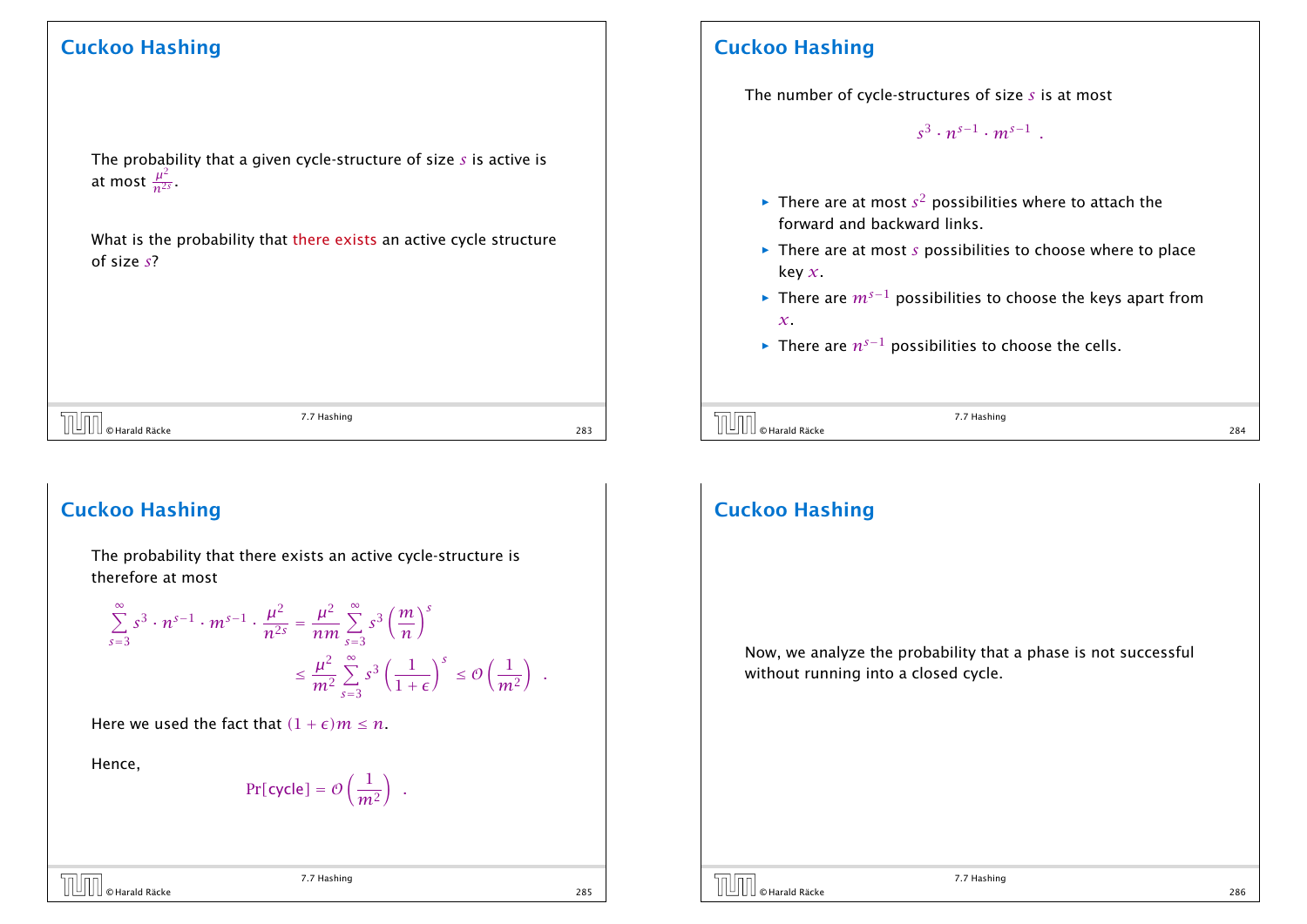

Sequence of visited keys:

 $x = x_1, x_2, x_3, x_4, x_5, x_6, x_7, x_3, x_2, x_1 = x, x_8, x_9, \ldots$ 

| © Harald Räcke<br>−<br>2 U U | 7.7 Hashing | 287 |
|------------------------------|-------------|-----|
|                              |             |     |

## Cuckoo Hashing



#### Proof.

Let *i* be the number of keys (including *x*) that we see before the first repeated key. Let *j* denote the total number of distinct keys.

The sequence is of the form:

 $x = x_1 \rightarrow x_2 \rightarrow \cdots \rightarrow x_i \rightarrow x_r \rightarrow x_{r-1} \rightarrow \cdots \rightarrow x_1 \rightarrow x_{i+1} \rightarrow \cdots \rightarrow x_i$ 

As  $r \leq i - 1$  the length  $p$  of the sequence is

 $p = i + r + (i - i) \leq i + i - 1$ .

Either sub-sequence  $x_1 \rightarrow x_2 \rightarrow \cdots \rightarrow x_i$  or sub-sequence  $x_1 \rightarrow x_{i+1} \rightarrow \cdots \rightarrow x_j$  has at least  $\frac{p+2}{3}$  elements.

© Harald Räcke 289

7.7 Hashing

 $\Box$ 

## Cuckoo Hashing

Consider the sequence of not necessarily distinct keys starting with  $x$  in the order that they are visited during the phase.

#### Lemma 11

*If the sequence is of length p then there exists a sub-sequence of* at least  $\frac{p+2}{3}$  keys starting with  $x$  of distinct keys.

 $\overline{J}$   $\overline{J}$   $\overline{J}$   $\overline{J}$   $\overline{J}$   $\overline{J}$   $\overline{J}$   $\overline{J}$   $\overline{J}$   $\overline{J}$   $\overline{J}$   $\overline{J}$   $\overline{J}$   $\overline{J}$   $\overline{J}$   $\overline{J}$   $\overline{J}$   $\overline{J}$   $\overline{J}$   $\overline{J}$   $\overline{J}$   $\overline{J}$   $\overline{J}$   $\overline{J}$   $\overline{$ 

7.7 Hashing



- $\triangleright$  *s* distinct keys  $x = x_1, x_2, \ldots, x_s$ , linking the cells.
- $\blacktriangleright$  The leftmost cell is either from  $T_1$  or  $T_2$ .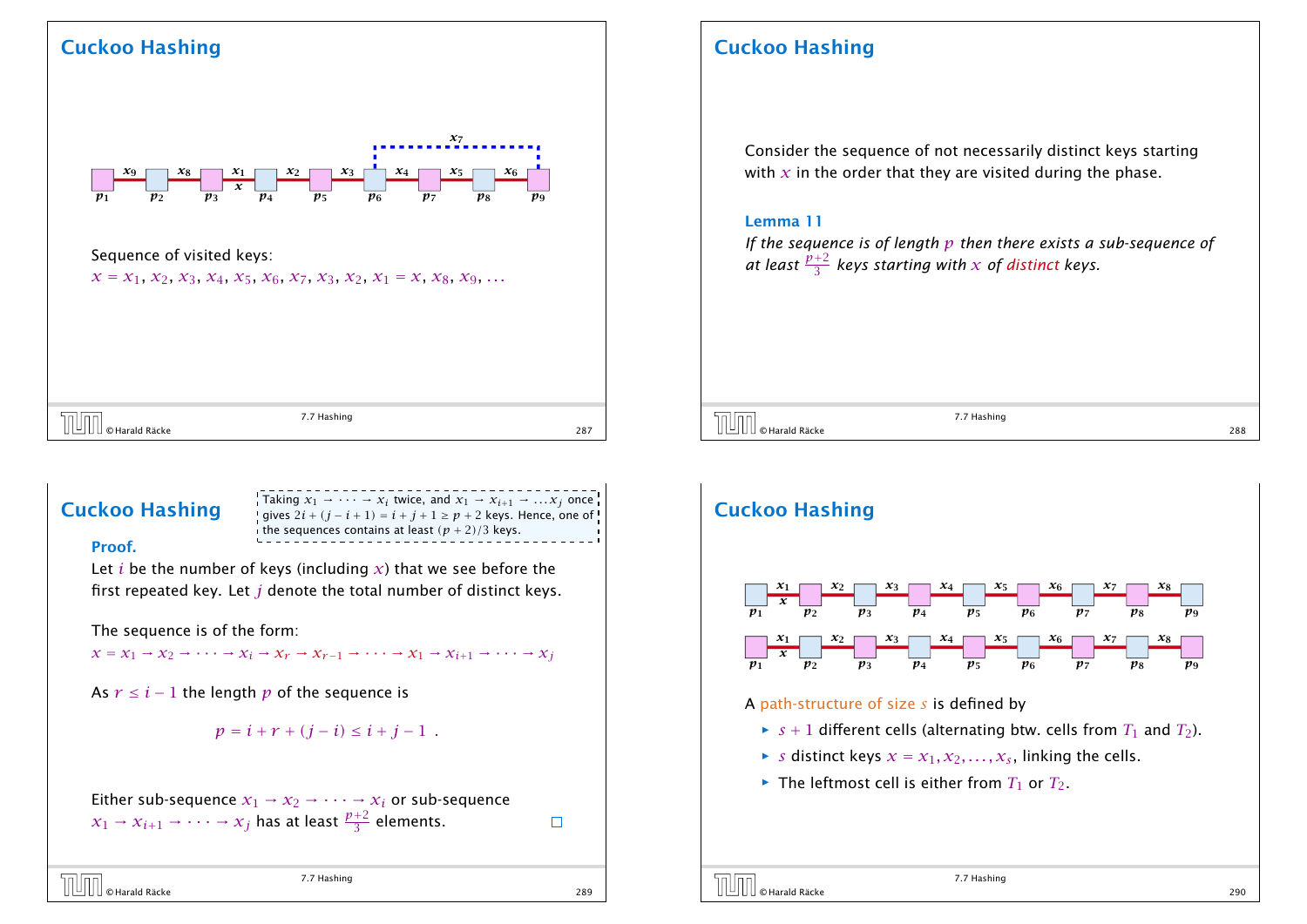A path-structure is active if for every key  $x_\ell$  (linking a cell  $p_i$ from  $T_1$  and a cell  $p_j$  from  $T_2$ ) we have

 $h_1(x_\ell) = p_i$  and  $h_2(x_\ell) = p_j$ 

#### Observation:

If a phase takes at least *t* steps without running into a cycle there must exist an active path-structure of size *(*2*t* + 2*)/*3.

> Note that we count complete steps. A search that touches 2*t* or  $2t + 1$  keys takes *t* steps.

© Harald Räcke 291

7.7 Hashing

### Cuckoo Hashing

We choose maxsteps  $\geq 3\ell/2 + 1/2$ . Then the probability that a phase terminates unsuccessfully without running into a cycle is at most

Pr*[*unsuccessful | no cycle*]*

- ≤ Pr[ $\exists$  active path-structure of size at least  $\frac{2\text{maxsteps}+2}{3}$ ]
- ≤ Pr[ $\exists$  active path-structure of size at least  $\ell + 1$ ]
- ≤ Pr[ $\exists$  active path-structure of size exactly  $\ell + 1$ ]
- $\leq 2\mu^2\Big(\frac{1}{1+1}\Big)$  $1+\epsilon$  $\lambda^{\ell}$ ≤ 1 *m*<sup>2</sup>

by choosing  $\ell \ge \log \left( \frac{1}{2\mu^2 m^2} \right) / \log \left( \frac{1}{1+\epsilon} \right) = \log \left( 2\mu^2 m^2 \right) / \log \left( 1+\epsilon \right)$ 

This gives  $maxsteps = \Theta(\log m)$ . Note that the existence of a path structure of a path structure of a path structure of a

size larger than *s* implies the existence of a path structure of size exactly *s*.

$$
7.7 \text{ Hashing}
$$
\n
$$
1000 \text{ Hazard Räcke}
$$
\n
$$
293
$$

## Cuckoo Hashing

The probability that a given path-structure of size *s* is active is at most  $\frac{\mu^2}{n^{2s}}$  $rac{\mu}{n^{2s}}$ 

The probability that there exists an active path-structure of size *s* is at most

 $2 \cdot n^{s+1} \cdot m^{s-1}$ .  $\mu^2$ *n*2*<sup>s</sup>*  $\leq 2\mu^2\left(\frac{m}{n}\right)$ *n s*−<sup>1</sup>  $≤ 2\mu^2\left(\frac{1}{1+}\right)$  $1+\epsilon$ *s*−<sup>1</sup>

Plugging in 
$$
s = (2t + 2)/3
$$
 gives

$$
\leq 2\mu^2\left(\frac{1}{1+\epsilon}\right)^{(2t+2)/3-1}\,=2\mu^2\left(\frac{1}{1+\epsilon}\right)^{(2t-1)/3}\ .
$$

 $\overline{C}$   $\overline{C}$   $\overline{C}$  Harald Räcke 292<br> $\overline{C}$  292<br>292

7.7 Hashing

## Cuckoo Hashing So far we estimated  $Pr[\textsf{cycle}] \leq \mathcal{O}\Big(\frac{1}{m^2}\Big)$  $\overline{ }$ and  $\text{Pr}[\textsf{unsuccessful} \mid \textsf{no cycle}] \leq \mathcal{O}\Big(\frac{1}{m^2}\Big)$ <sup>1</sup> Observe that Pr*[*successful*]* = Pr*[*no cycle*]* − Pr*[*unsuccessful | no cycle*]* ≥ *c* · Pr*[*no cycle*]* for a suitable constant *c >* 0. This is a very weak (and trivial) statement but still sufficient for our asymptotic analysis.

7.7 Hashing

© Harald Räcke 294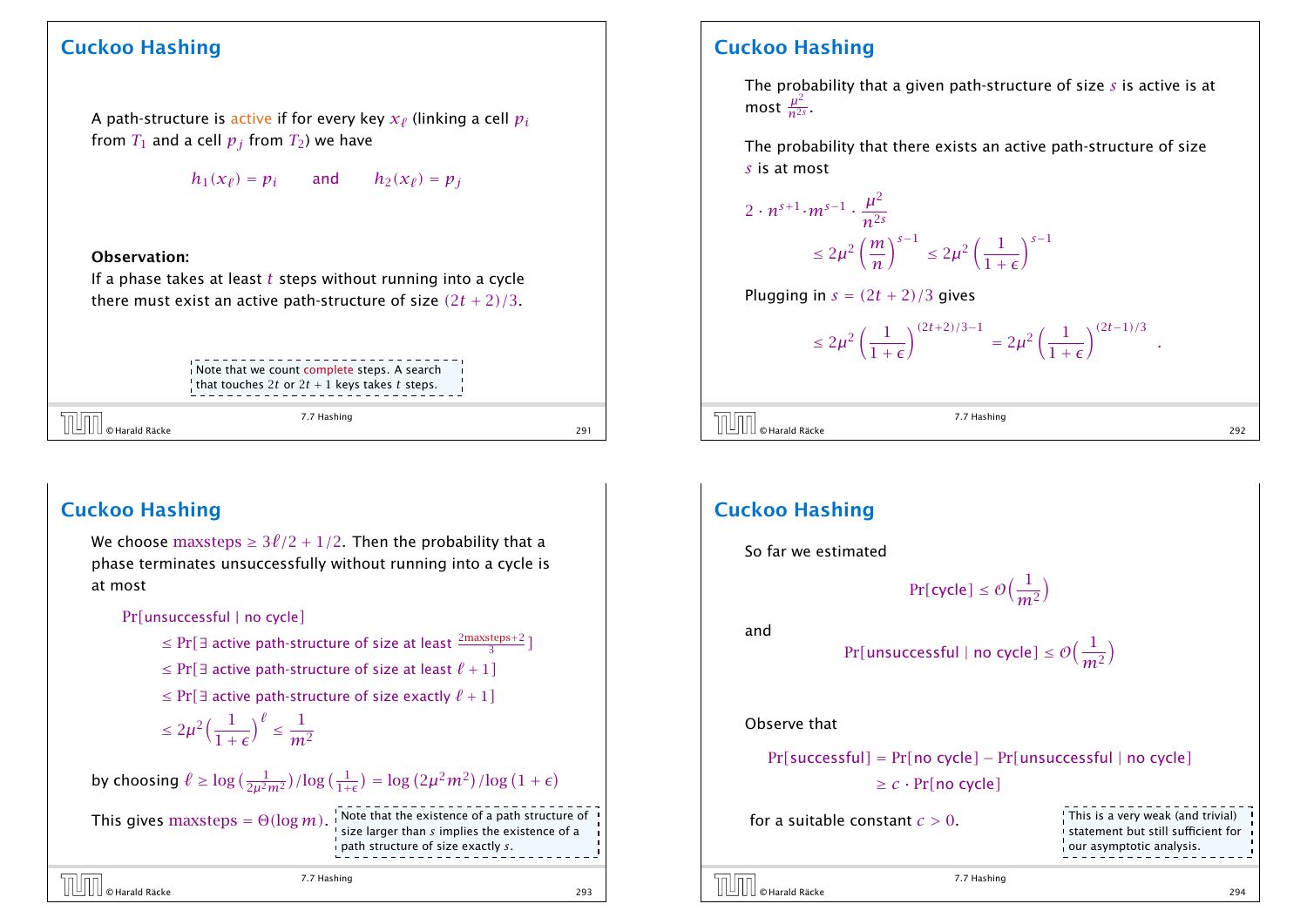The expected number of complete steps in the successful phase of an insert operation is:

E*[*number of steps | phase successful*]*

= X Pr*[*search takes at least *t* steps | phase successful*] t*≥1

We have

Pr*[*search at least *t* steps | successful*]*

= Pr*[*search at least *t* steps ∧ successful*]/* Pr*[*successful*]* ≤ 1 *c* Pr*[*search at least *t* steps ∧ successful*]/* Pr*[*no cycle*]* ≤ 1 *c* Pr*[*search at least *t* steps ∧ no cycle*]/* Pr*[*no cycle*]* = 1 *c* Pr*[*search at least *t* steps | no cycle*] .*  $Pr[A \mid B] = \frac{Pr[A \wedge B]}{Pr[B]}$ Pr*[B]*

## Cuckoo Hashing

A phase that is not successful induces cost for doing a complete rehash (this dominates the cost for the steps in the phase).

The probability that a phase is not successful is  $p = O(1/m^2)$ (probability  $O(1/m^2)$  of running into a cycle and probability  $O(1/m^2)$  of reaching maxsteps without running into a cycle).

A rehash try requires *m* insertions and takes expected constant time per insertion. It fails with probability  $p := \mathcal{O}(1/m)$ .

The expected number of unsuccessful rehashes is  $\sum_{i\geq 1} p^i = \frac{1}{1-p} - 1 = \frac{p}{1-p} = O(p).$ 

Therefore the expected cost for re-hashes is  $\mathcal{O}(m) \cdot \mathcal{O}(p) = \mathcal{O}(1)$ .

```
© Harald Räcke 297
```
7.7 Hashing

### Cuckoo Hashing

Hence,

E*[*number of steps | phase successful*]*

$$
\leq \frac{1}{c} \sum_{t \geq 1} \Pr[\text{search at least } t \text{ steps } | \text{ no cycle}]
$$
\n
$$
\leq \frac{1}{c} \sum_{t \geq 1} 2\mu^2 \Big(\frac{1}{1+\epsilon}\Big)^{(2t-1)/3} = \frac{1}{c} \sum_{t \geq 0} 2\mu^2 \Big(\frac{1}{1+\epsilon}\Big)^{(2(t+1)-1)/3}
$$
\n
$$
= \frac{2\mu^2}{c(1+\epsilon)^{1/3}} \sum_{t \geq 0} \Big(\frac{1}{(1+\epsilon)^{2/3}}\Big)^t = \mathcal{O}(1) .
$$

This means the expected cost for a successful phase is constant (even after accounting for the cost of the incomplete step that finishes the phase).

 $\overline{C}$   $\overline{C}$   $\overline{C}$   $\overline{C}$  Harald Räcke 296  $\overline{C}$   $\overline{C}$   $\overline{C}$   $\overline{C}$   $\overline{C}$   $\overline{C}$   $\overline{C}$   $\overline{C}$   $\overline{C}$   $\overline{C}$   $\overline{C}$   $\overline{C}$   $\overline{C}$   $\overline{C}$   $\overline{C}$   $\overline{C}$   $\overline{C}$   $\overline{C}$   $\overline{C$ 

7.7 Hashing

## Formal Proof

Let *Y<sup>i</sup>* denote the event that the *i*-th rehash does not lead to a valid configuration (assuming *i*-th rehash occurs) (i.e., one of the  $m + 1$  insertions fails):

 $Pr[Y_i] \le (m+1) \cdot \mathcal{O}(1/m^2) \le \mathcal{O}(1/m) =: p$ .

Let *Z<sup>i</sup>* denote the event that the *i*-th rehash occurs:

 $Pr[Z_i] \leq Pr[\wedge_{j=1}^{i-1} Y_j] \leq p^{i-1}$ 

Let  $X_i^{\mathcal{S}}, \, s\in\{1,\ldots,m+1\}$  denote the cost for inserting the  $s$ -th element during the *i*-th rehash (assuming *i*-th rehash occurs):

E*[X<sup>s</sup> i ]* = E*[*steps | phase successful*]* · Pr*[*phase sucessful*]*  $+$  maxsteps  $\cdot$  Pr[not sucessful] =  $\mathcal{O}(1)$ .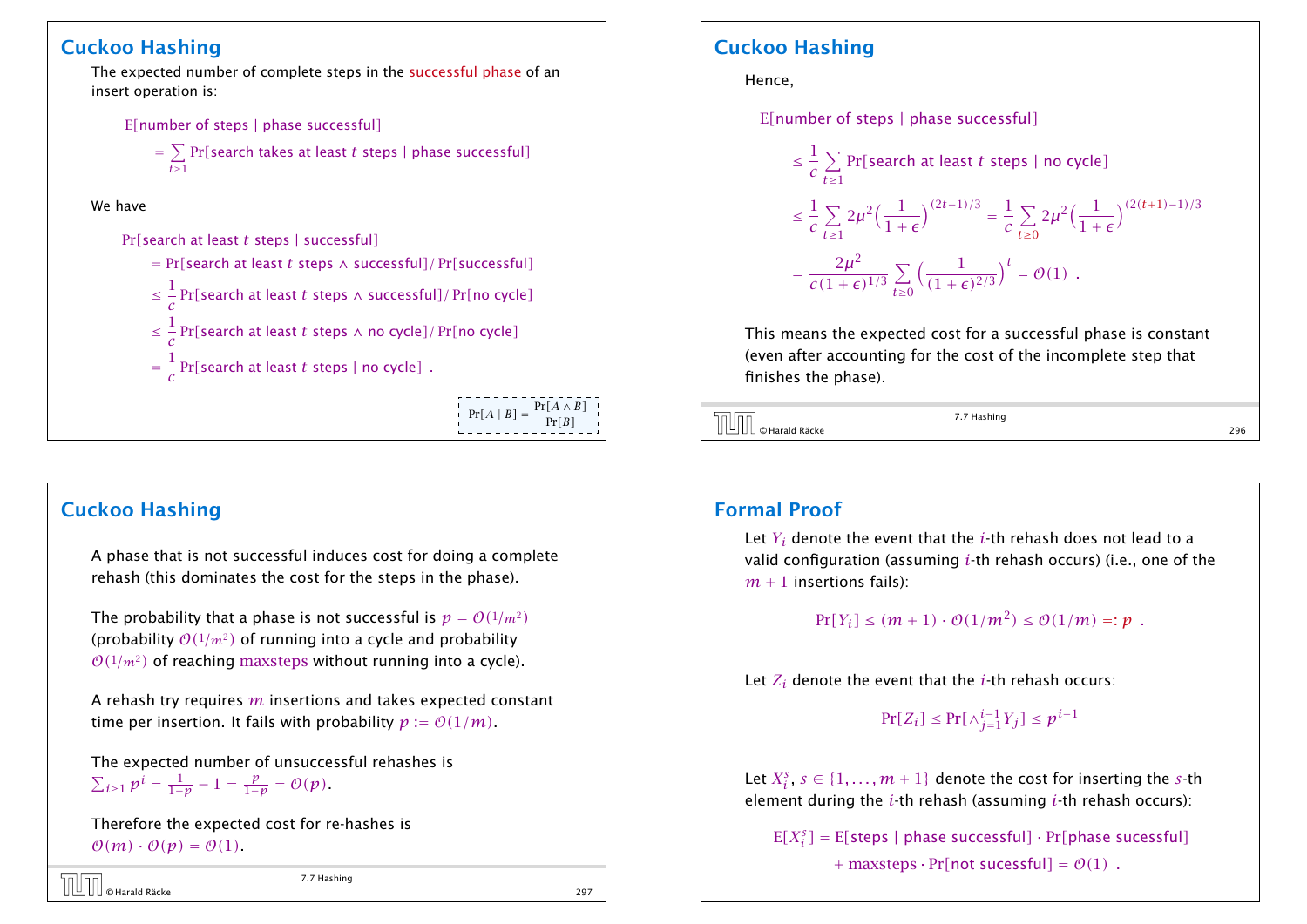The expected cost for all rehashes is

 $E[\sum_{i=1}^{n}$ *i*  $\overline{\nabla}$  $Z_i X_i^s$ i

Note that  $Z_i$  is independent of  $X^s_j, \, j\geq i$  (however, it is not independent of  $X^s_j, \ j < i).$  Hence,

$$
\begin{aligned} \mathbb{E}\left[\sum_{i} \sum_{s} Z_{i} X_{i}^{s}\right] &= \sum_{i} \sum_{s} \mathbb{E}[Z_{i}] \cdot \mathbb{E}[X_{s}^{i}] \\ &\leq \mathcal{O}(1) \cdot \sum_{i} p^{i-1} \\ &\leq \mathcal{O}(1) \cdot \frac{1}{1-p} \\ &= \mathcal{O}(1) \end{aligned}
$$

 $\overline{\text{Cov}}$   $\begin{array}{|l|l|} \hline \text{O}} \end{array}$   $\begin{array}{|l|l|} \hline \text{O}} \end{array}$   $\begin{array}{|l|l|} \hline \text{O}} \end{array}$   $\begin{array}{|l|l|} \hline \text{O}} \end{array}$   $\begin{array}{|l|l|} \hline \text{O}} \end{array}$   $\begin{array}{|l|l|} \hline \text{O}} \end{array}$   $\begin{array}{|l|l|} \hline \text{O}} \end{array}$   $\begin{array}{|l|l|} \hline \text{O}}$ 

7.7 Hashing

### Cuckoo Hashing

#### How do we make sure that  $n > (1 + \epsilon)m$ ?

- $\blacktriangleright$  Let  $\alpha := 1/(1 + \epsilon)$ .
- **▶ Keep track of the number of elements in the table. When**  $m \geq \alpha n$  we double *n* and do a complete re-hash (table-expand).
- *ñ* Whenever *m* drops below *αn/*4 we divide *n* by 2 and do a rehash (table-shrink).
- ▶ Note that right after a change in table-size we have  $m = \alpha n/2$ . In order for a table-expand to occur at least *αn/*2 insertions are required. Similar, for a table-shrink at least *αn/*4 deletions must occur.
- **FI** Therefore we can amortize the rehash cost after a change in table-size against the cost for insertions and deletions.

## Cuckoo Hashing

#### What kind of hash-functions do we need?

Since maxsteps is Θ*(*log*m)* the largest size of a path-structure or cycle-structure contains just Θ*(*log*m)* different keys.

Therefore, it is sufficient to have *(µ,* Θ*(*log*m))*-independent hash-functions.

 $\overline{J}$   $\overline{J}$   $\overline{J}$   $\overline{J}$   $\overline{J}$   $\overline{J}$   $\overline{J}$   $\overline{J}$   $\overline{J}$   $\overline{J}$   $\overline{J}$   $\overline{J}$   $\overline{J}$   $\overline{J}$   $\overline{J}$   $\overline{J}$   $\overline{J}$   $\overline{J}$   $\overline{J}$   $\overline{J}$   $\overline{J}$   $\overline{J}$   $\overline{J}$   $\overline{J}$   $\overline{$ 

7.7 Hashing

## Cuckoo Hashing

#### Lemma 12

*Cuckoo Hashing has an expected constant insert-time and a worst-case constant search-time.*

Note that the above lemma only holds if the fill-factor (number of keys/total number of hash-table slots) is at most  $\frac{1}{2(1+\epsilon)}$ .